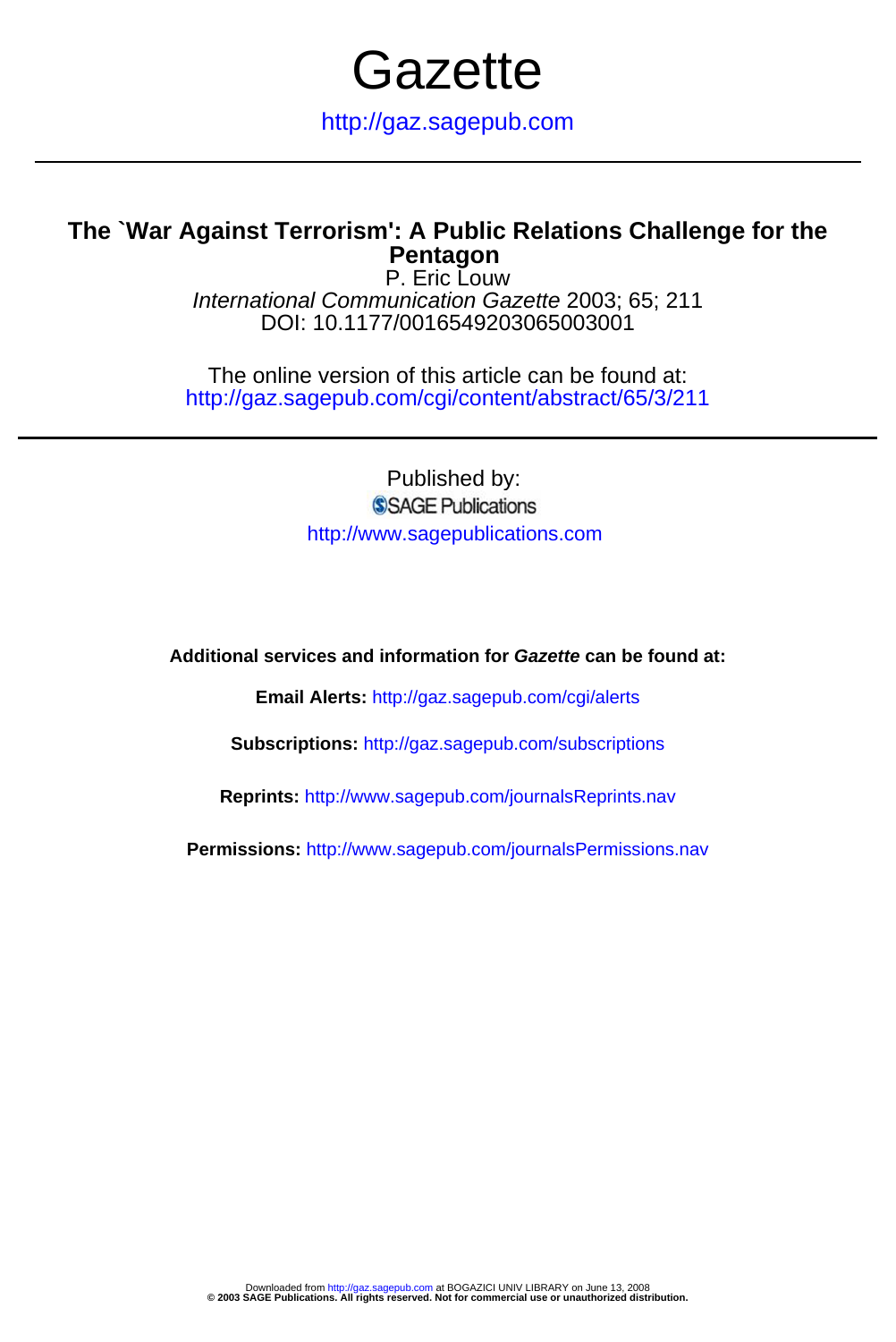GAZETTE: THE INTERNATIONAL JOURNAL FOR COMMUNICATION STUDIES COPYRIGHT © 2003 SAGE PUBLICATIONS LONDON, THOUSAND OAKS & NEW DELHI, VOL 65(3): 211–230 [0016-5492(200306)65:3;211–230;033288] <www.sagepublications.com>

# **THE 'WAR AGAINST TERRORISM'**

A Public Relations Challenge for the Pentagon

# **[P. Eric Louw](#page-20-0)**

**Abstract** / This article examines the relationship between warfare and the media, arguing that both terrorists and conventional warfare planners in the Pentagon factor communications and public relations into their planning. In this regard, the article sketches out how the Pentagon developed a new genre of 'public relations-ized' warfare – warfare planned, not only as a military exercise, but as a televisual media event. Similarly, it will be argued that those attacking the World Trade Center deployed an understanding of terrorism as a 'media event', and a grasp of how USA politics (and warfare) has been 'media-ized'. This understanding was used by al-Qaeda to provoke the USA into the 'War against Terrorism'. This war created a number of public relations problems for the Pentagon. The Pentagon's response to these problems is examined.

**Keywords** / al-Qaeda / military public relations / Pentagon / propaganda / terrorism

Following the September 11 (9/11) attacks on the World Trade Center and the Pentagon, the USA declared a 'War against Terrorism'. This translated into warfare against the al-Qaeda organization and against the Taliban rulers of Afghanistan. This 'War against Terrorism', as well as the 9/11 terror-attacks, reveals much about the way in which warfare at the start of the 21st century has been substantively media-ized. At the risk of developing an overly mediacentric view of warfare, this article, nonetheless, argues that the media figured centrally in the thinking of both al-Qaeda and the Pentagon. This is not surprising given the extent to which western political processes have become mediaized. Consequently, any competent political strategist wishing to make an impact upon the US political system would necessarily see the media as an important tool for conveying symbolism and for mobilizing political action. In this regard, the 9/11 attacks conformed to a long-standing tradition of terrorism as 'propaganda of the deed' – namely executing highly visible, violent acts designed for maximal symbolic impact. Al-Qaeda's aims were to intensify anti-American (and anti-western) feelings in the Muslim world, weaken the position of pro-western ruling elites in the Muslim world, and mobilize a (global) fundamentalist-Muslim constituency for itself. The 9/11 attacks were designed to achieve these ends by provoking US military action in the Muslim world. So spectacular were al-Qaeda's terror-attacks that they were instantly beamed around the world by the global media system. This predictably provoked intense American (and global-Anglo) anger, which generated the polarization and resort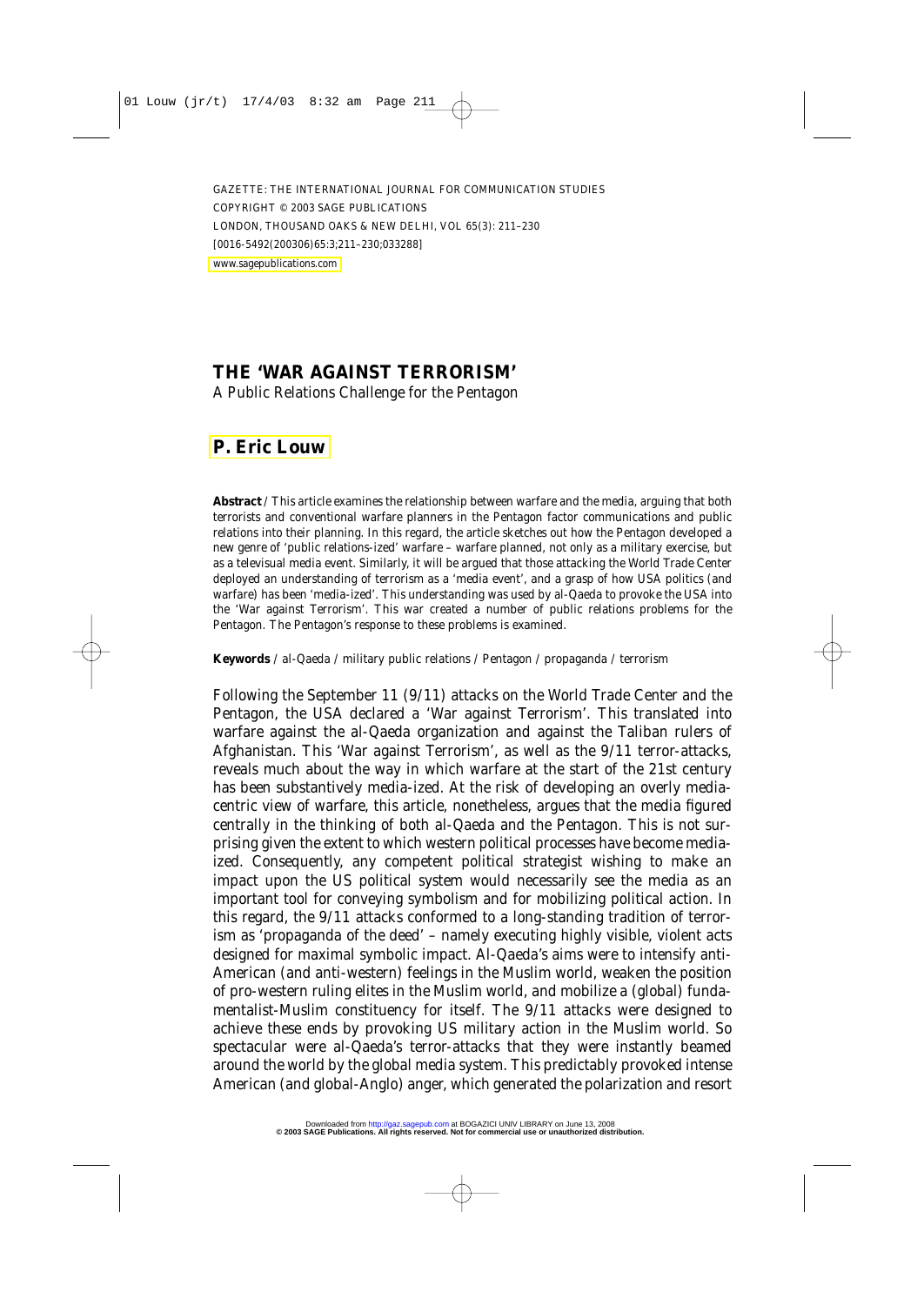to US military action that al-Qaeda wanted. The resultant war created significant problems for the US military because the haste with which the war was launched undermined the Pentagon's 'public relations-ized' model of warfare. So for both the Pentagon and al-Qaeda the war became an important battle over symbolism. Understanding the unfolding of this battle over symbolism requires an unravelling of both al-Qaeda's deployment of 'terrorism as a communicative act' and of the Pentagon's 'public relations-ized model of warfare'.

# **Terrorism as Communication**

Theories about terrorism abound. A common theme in many theories is that a communicative dimension and symbolism are key features of the terrorist act (Schmid and de Graaf, 1982; Thornton, 1964; Bassiouni, 1979).

The 9/11 attacks were classical acts of symbolic terror. Because New York is the heart of the US media machine it was predictable that crashing an aeroplane into a skyscraper would attract television cameras and so have them ready for the crash of another airliner into the second Twin Tower, hence guaranteeing a mass audience of North Americans to simultaneously 'terrorize' and provoke into anger. As acts of political communication, these terror-attacks were masterfully executed for maximal symbolic effect. It was violence choreographed with an American audience in mind – not as theatre, but as a televisual spectacular for a population that relies on television for its 'understanding' of the world. The attacks simultaneously achieved a number of ends.

- They created fear across the USA because the psychological impact of destroying two skyscrapers at the very heart of the US economy was profound. It was a form of psychological warfare (Kelly and Mitchell, 1981: 282) – with the psychological damage wrought going far beyond the actual physical damage inflicted on the USA. As Bassiouni notes, such violence is specifically designed to 'inspire terror' not as a byproduct, but as the central outcome of the terror act (Bassiouni, 1979: 752).
- They provoked anger and a desire for revenge. Because terrorism is the weapon of the weak, a key objective is to provoke the stronger party into lashing out at the terrorists' perceived support-base (Jenkins, 1981: 5). Such acts of reprisal, repression and counter-terrorism often turn the stronger party into a 'recruiting agent' for the terrorist cause (Bassiouni, 1979: 757; Thornton, 1964: 86). A key al-Qaeda objective would have been to provoke US retaliation so that the USA was seen as 'brutally repressive' (Kelly and Mitchell, 1981: 283).
- They served as a global advertising vehicle (Bassiouni, 1979: 757; Thornton, 1964: 82) to propagandize al-Qaeda's cause and grievances. As Crenshaw (1981: 386) notes: 'the most basic reason for terrorism is to gain recognition or attention'.
- They demonstrated the vulnerability of the USA. For the politically weak, shattering an opponent's image of strength and invincibility is important (Bassiouni, 1979: 757) as a device to give 'hope' to one's supporters, and to mobilize support for one's cause (Thornton, 1964: 73–4).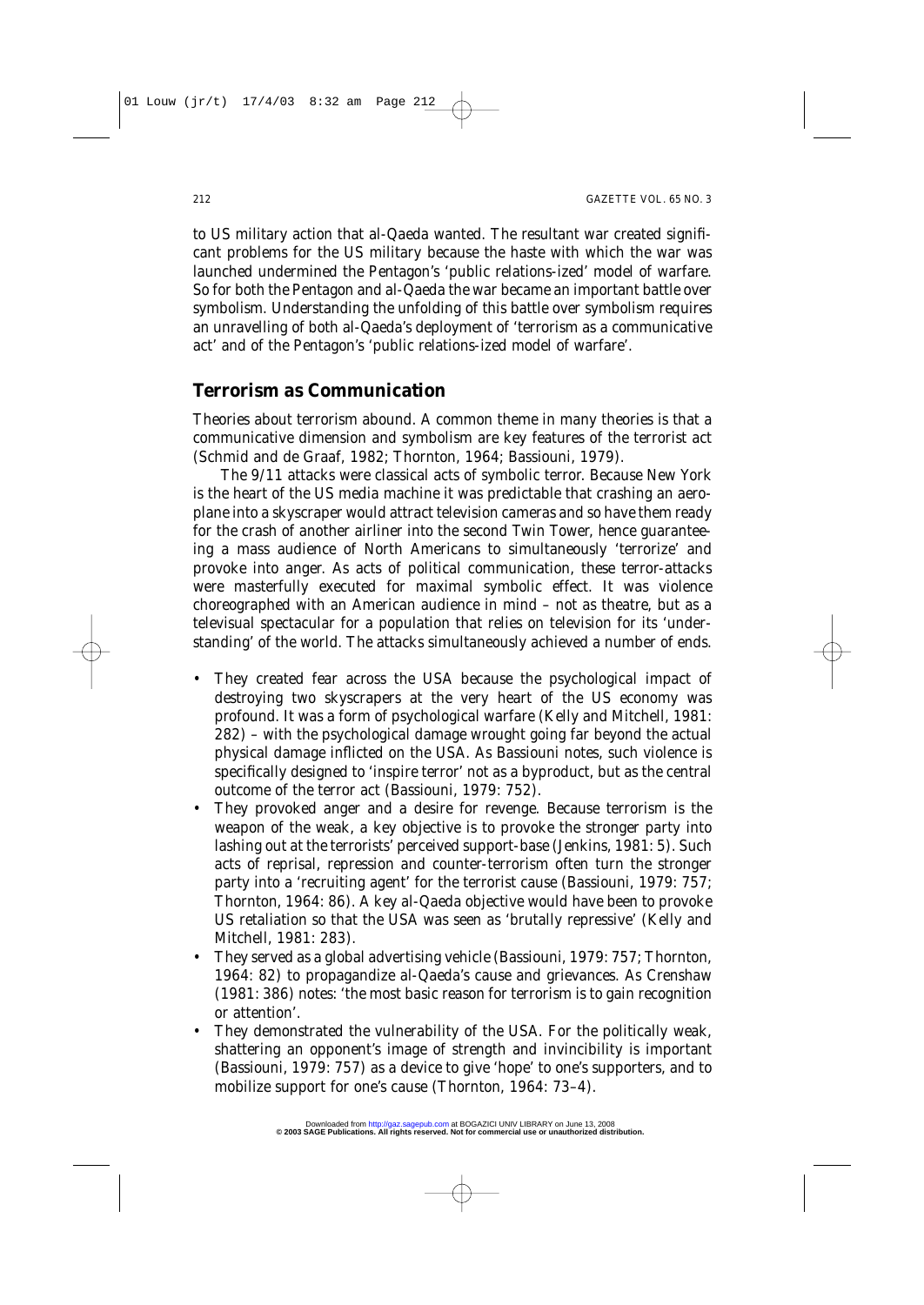- They served as a recruiting agent (Crenshaw Hutchinson, 1978: 76) for al-Qaeda and for Muslim fundamentalist movements generally.
- They caused political polarization (Bassiouni, 1979: 757) in both the Muslim and non-Muslim worlds.
- They boosted 'morale' (Thornton, 1964: 82) within Muslim fundamentalist groups (and other anti-American movements) and/or served to release tension and frustration within those groups (such as al-Qaeda) feeling helpless in the face of the USA's global hegemony.

# **Propaganda of the Deed**

Al-Qaeda had a clear understanding of the symbolic function of their deeds. As Thornton notes: 'the terrorist act is intended and perceived as a symbol. . . . If the terrorist comprehends that he is seeking a demonstration effect, he will attack targets with a maximum symbolic value' (Thornton, 1964: 73–4). In this regard the 9/11 targets were masterful for signalling to al-Qaeda's constituency that it was possible to hit back at those inflicting 'economic' and 'cultural' pain on the Muslim world – i.e. Wall Street (as symbolic heart of global capitalism), and the Pentagon (as symbolic heart of the Pax Americana's global military machine). The 9/11 attacks were classic examples of 'propaganda of the deed'. This conceptualization of terrorism can be traced back to the theorizing of 19thcentury French and Russian anarchists – Paul Brousse and Peter Kropotkin first used the term 'propaganda of the deed' in1877 to describe the idea that when the politically weak find themselves confronting an overwhelmingly powerful foe, they need to carry out a spectacularly courageous act to draw attention to their cause (Laqueur, 1977: 49). With the arrival of television the possibilities for successfully deploying 'propaganda of the deed' logic are dramatically enhanced.

# **Al-Qaeda World-View**

To understand the 9/11 attacks as a form of 'propaganda of the deed', one needs to unpack al-Qaeda's world-view – in order to grasp what al-Qaeda believed themselves to be saying. Al-Qaeda's world-view is a hybridization of two (overlapping) components – one is a hostility to US global hegemony, which they share with many other third world political movements; the other is a uniquely Muslim fundamentalist opposition to western cultural hegemony. Ali Shari'ati (1980) provides a succinct outline of this Muslim fundamentalist opposition to western (both Marxist and liberal) secularism, materialism and 'ungodliness'. Al-Qaeda share with many third world groups a sense of victimhood. Western hegemony is seen to have been imposed from without. Various manifestations of this hegemony are opposed – first, the imposition of western political forms, ideologies and since decolonization, (westernized) 'comprador' ruling elites. The West is seen as responsible for local minorities of westernized people becoming 'comprador' ruling elites. These third world ruling elites are seen to be in power (despite often being corrupt, incompetent and brutal) because the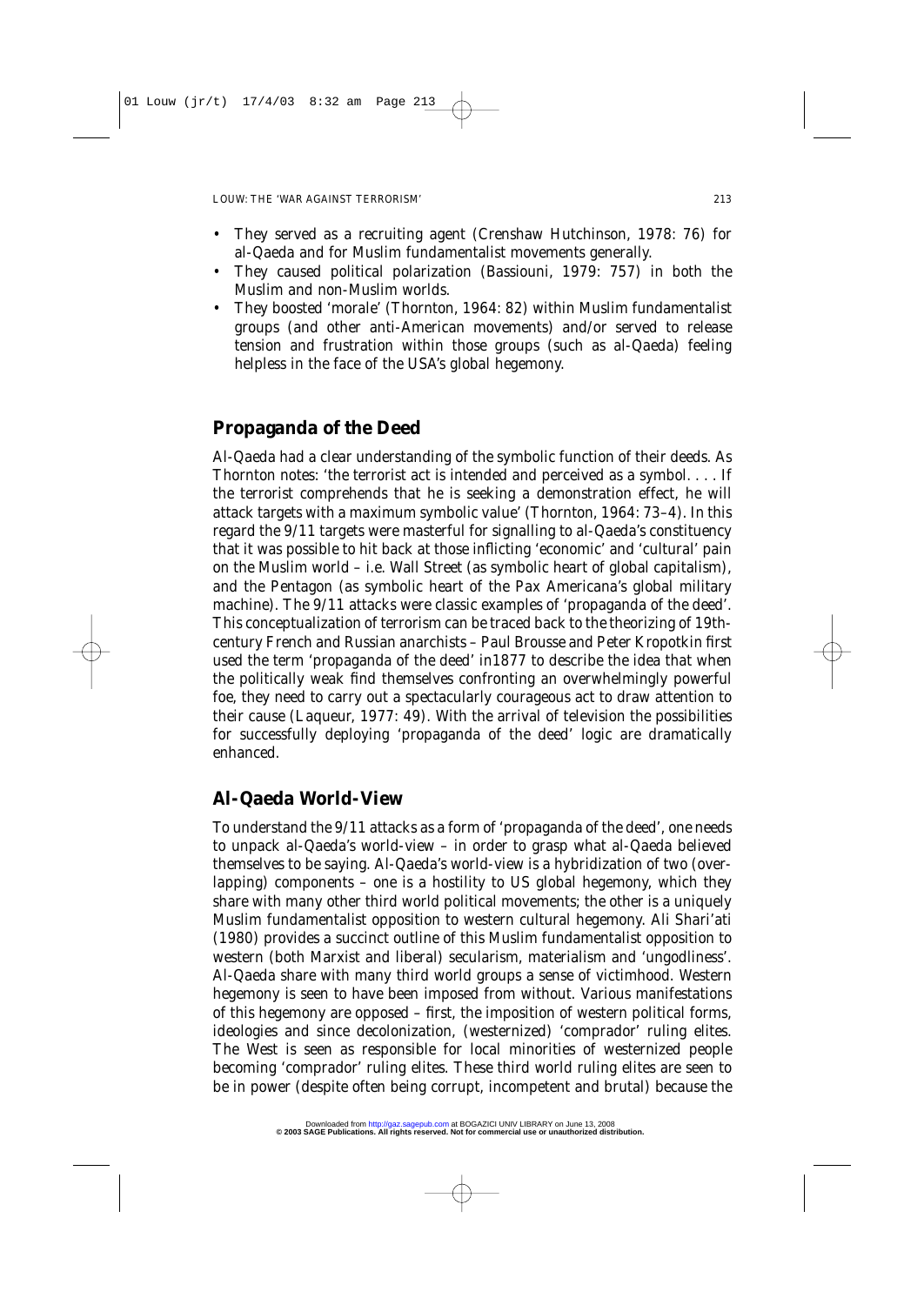West keeps them in power – because they serve the economic interests of the West, and because having become westernized, they are culturally proximate to those in power in the western heartland. The West is consequently blamed for the poor quality of third world governance because of a 'partnership' between (incompetent) third world elites and their 'partners' in the USA/Europe. The resultant sense of political and economic victimhood is also tied to concern about western 'cultural imperialism'. For al-Qaeda, opposition to cultural imperialism is enmeshed with a concern that Muslim godliness and morality are being undermined by western secularism (ungodliness and immorality) and materialism (born of western-style economic development).

Further, in many third world societies, political and economic instability, crime and warlordism have become rampant. (The context that gave birth to al-Qaeda, namely Afghanistan and Pakistan, epitomizes such unstable areas.) These phenomena are blamed on US political interference in local issues they do not comprehend; on the incompetence and corruption of the local 'comprador' governments allied to the West; and on the negative effects of western cultural imperialism. Economic and social instability, crime and warlordism have produced waves of third world migrants and refugees (many of whom now reside in the West), who often carry with them resentments about the instability in their former homelands. (This instability is often deemed to be the outcome of US foreign policy.) Al-Qaeda would regard sections of these exiled communities as potential recruits and so they would have been one of the target audiences of the 9/11 attacks.

# **The Three Audiences**

The 9/11 attacks were born of the aforementioned grievances, and represent 'propaganda of the deed' designed to simultaneously communicate about these grievances with three different audiences.

First, a core audience were Americans. The US political system has been significantly media-ized. Television, in particular, substantively influences how Americans perceive their world. As Sadkovich has said of the impact of television within the USA:

*Television seems able to portray only a limited range of emotions because it lacks linear development and nuance. It homogenizes and reduces complex situations, events and emotions to simple standard items that are almost mythic. . . . Television precludes careful exegesis in favour of simple explanations of group conflict and reality in general. It invokes and evokes, it does not inform or explain. If television is a dream, it also decides what is real. . . . As the tube creates and idealizes some groups and ideas by focusing on them, it makes others disappear by ignoring them. Because it is the key source of news for most Americans it has seriously distorted our view of reality. (Sadkovich, 1998: 60)*

What Americans see on television dramatically impacts on their political perspectives and behaviour. Al-Qaeda's terror-attack on the Twin Towers systematically exploited this. The attack was designed to provoke extreme anger such that Americans demanded immediate revenge. This drove US politicians to hit back without giving the US military the lead-in time required to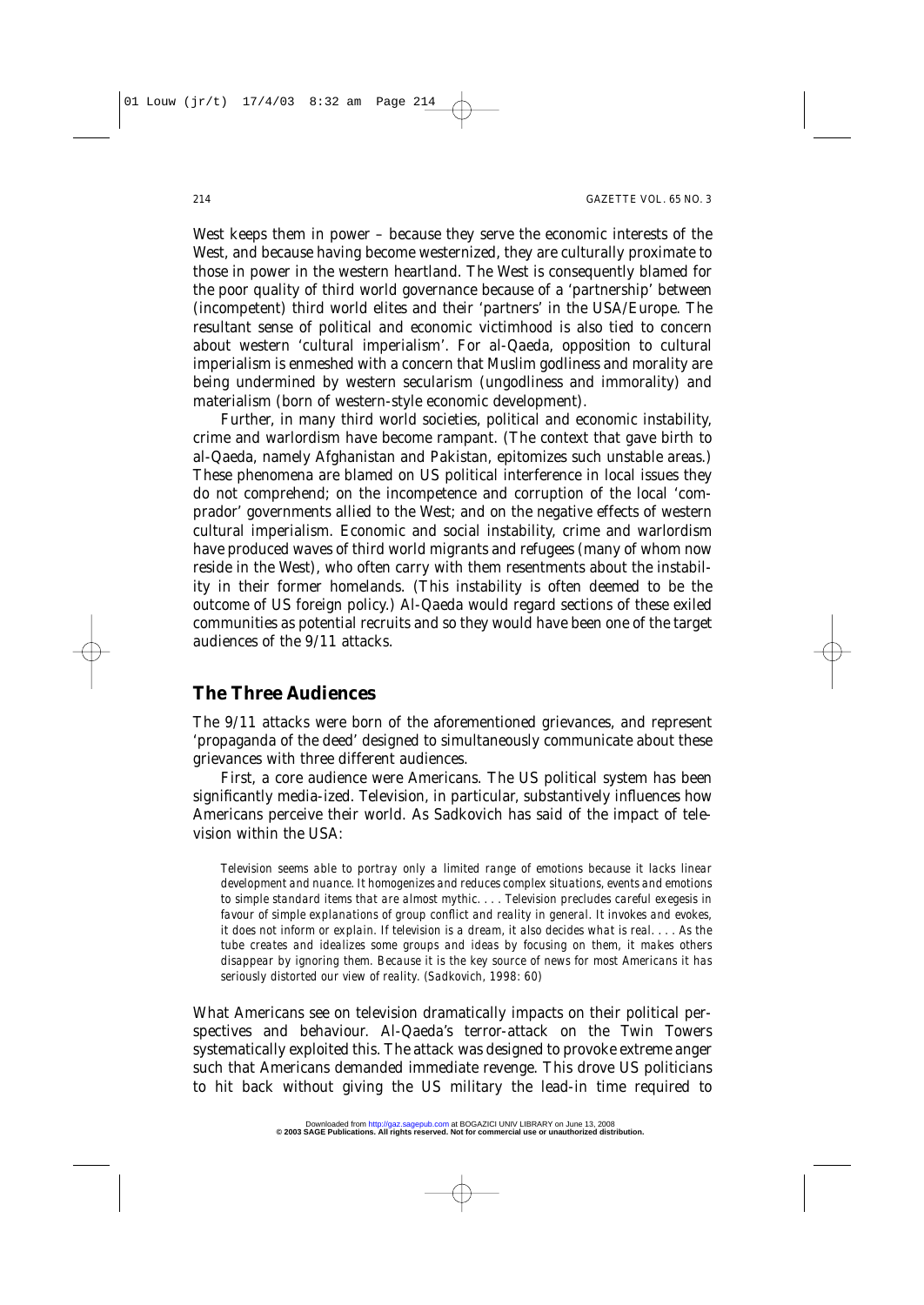systematically prepare for the Pentagon's preferred model of a 'PR-ized' war. Further, hitting back in anger helped polarize public opinion in the Muslim and western worlds. For al-Qaeda, American reprisals anywhere in the Muslim world would be deemed beneficial because reprisals could be portrayed as another example of US 'bullying', 'aggression' and 'imperialism'. Further, provoking the US to attacking al-Qaeda bases in the Muslim world, effectively compelled US 'comprador' allies in the region to reveal their allegiance to Washington against the wishes of large numbers of their own citizens. So although the USA's rapid military success in the 2001 Afghan War greatly strengthened the Pax Americana as a global hegemony, this military success ironically served al-Qaeda's political purpose of increasing opposition to the Pax Americana among those perceiving themselves as (economically or culturally) 'marginalized' or 'victimized' within this US global hegemony. Hence the potential for future terrorism (directed against the US and its allies) would have actually been increased by the success of the Afghan War.

A second audience was al-Qaeda's own constituency. For this group, the 9/11 attacks would have served as a great moral booster by demonstrating that US power could be successfully challenged; in fact, America's hegemonic machinery was revealed to be vulnerable at its very heart. For al-Qaeda's supporters, destroying the Twin Towers would have been a cathartic experience of the sort that Frantz Fanon discusses – generating a restoration of self-respect as the outcome of successfully hitting back at those one perceives as one's tormentors (Fanon, 1965: 74).

A third audience were Muslims generally. Al-Qaeda would have seen the 9/11 attacks as a vehicle to place its ideology and grievances on the agenda of Muslims globally. And if (as happened) the USA and its allies could be provoked into retaliation (including harassing Muslims in western countries) al-Qaeda would have hoped such western actions would 'radicalize' many Muslims, and hence function as a 'recruiting mechanism' for al-Qaeda (or other Muslim fundamentalist groups). Further, al-Qaeda would have anticipated that US retaliation would (at best) generate hostility to those Middle Eastern governments seen as too closely allied to the USA, or (at very least) undermine some local support for westernized 'comprador' ruling elites.

# **The 'Success' of 9/11**

Al-Qaeda would have hoped that their 9/11 attacks would radicalize sections of Muslim and western public opinion so as to create polarization – and hence generate the potential for a future ongoing Muslim fundamentalist struggle against western hegemonic influence (and secularism). So, from an al-Qaeda perspective, even if the USA successfully hit back and devastated al-Qaeda as an organization, this might not be perceived as a 'defeat', as long as polarization and radicalization had been generated – i.e. the seeds sown for an ongoing struggle against the Pax Americana. Hence, even though the 2001 Afghan War militarily entrenched the Pax Americana, al-Qaeda would not mind, as long as the war simultaneously generated political polarization/radicalization. The 2001 war achieved this for al-Qaeda by transforming the Pax Americana into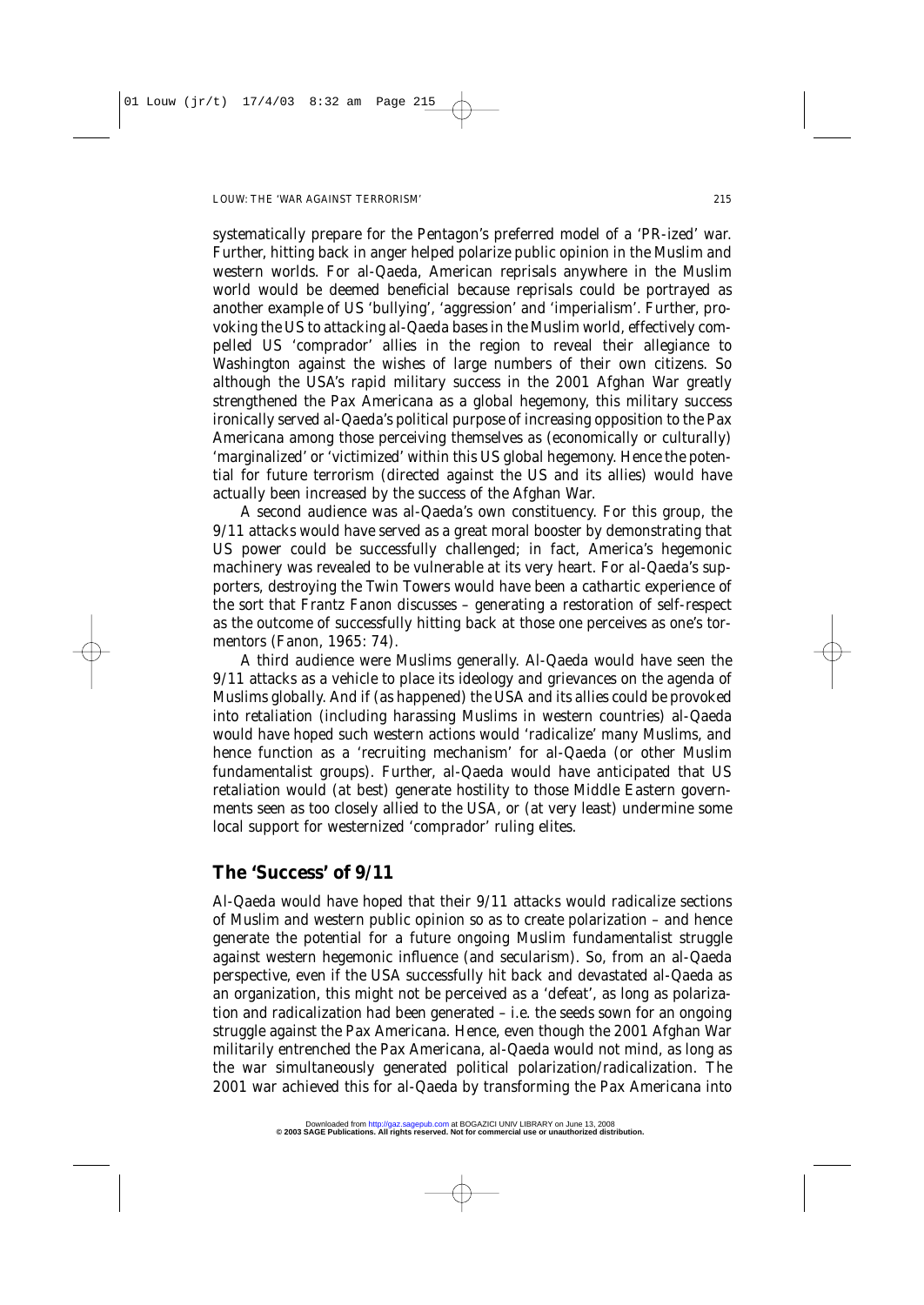a hegemonic order that was more *visibly* militaristic and more *visibly* reliant upon using coercion to underpin the processes of globalization.

Ultimately, the 9/11 terror-attacks were highly successful 'propaganda of the deed' exercises – generating the sort of radicalization, polarization and conflict sought by al-Qaeda. Previous al-Qaeda attacks against US targets (for example, those in Nairobi and Aden) were unsuccessful precisely because they failed to cross the necessary media threshold required to provoke widespread American anger. On 9/11, al-Qaeda successfully set a new benchmark for how terrorists can use the media. In the process they provoked the USA into a war.

For the Pentagon's planners, the resultant 'War against Terrorism' must have caused some initial trepidation because American public opinion demanded immediate retaliation. However, over the previous two decades the Pentagon had been carefully crafting a new (and successful) genre of mediaized and PR-ized warfare – a genre that was premised upon careful choreography and long-term planning. The post-9/11 demand for an 'instant war' flew in the face of the Pentagon's preferred warfare model and threatened to plunge the USA into a dangerously unchoreographed and unplanned war. However, once forced into war in Afghanistan the Pentagon displayed considerable skill in deploying a recrafted version of its original PR-ized model of warfare. Before looking at this 'recrafting' let us first examine the Pentagon's pre-9/11 warfare model.

## **The Pentagon PR-izes Warfare**

From the Vietnam War onwards, the US military grew increasingly concerned with television's impact on waging war. This resulted in warfare being substantively media-ized and PR-ized (Louw, 2001: 174). Each war involving Anglo-Americans since Vietnam – the Falklands (1982), Grenada (1983), Panama (1989), the Persian Gulf (1990), Somalia (1992–3), Haiti (1994), Bosnia (1992–5), Kosovo (1999), Timor (1999) and Afghanistan (2001) – has seen the military become increasingly sophisticated as agents of hegemonic coercion; agents skilled not only at killing people, but at using the media (especially television) as a powerful tool of warfare.

The catalyst for developing the new media-ized genre of war was Vietnam (Young and Jesser, 1997: 275). The US military believed it learned two lessons from the Vietnam War. First, that if an anti-war consciousness develops among one's own civilians, the war will be lost because political pressure will grow to end the war. Second, television images have the capacity to promote an antiwar consciousness, and/or have the capacity to disrupt the legitimacy of using coercion and even the legitimacy of the government. The US military went as far as blaming television for losing the Vietnam War because television was unable to deal with the complexity of warfare. Instead, the immediacy of television left viewers with negative 'impressions' and 'emotions' (MacArthur, 1992: 82). Hallin (1986: 213) has pointed out that blaming television for losing the war is simplistic. Nonetheless, the new PR-ized genre of warfare did effectively grow as a strategic response to General Westmoreland's perception that television coverage of the war produced an inherently distorted perspective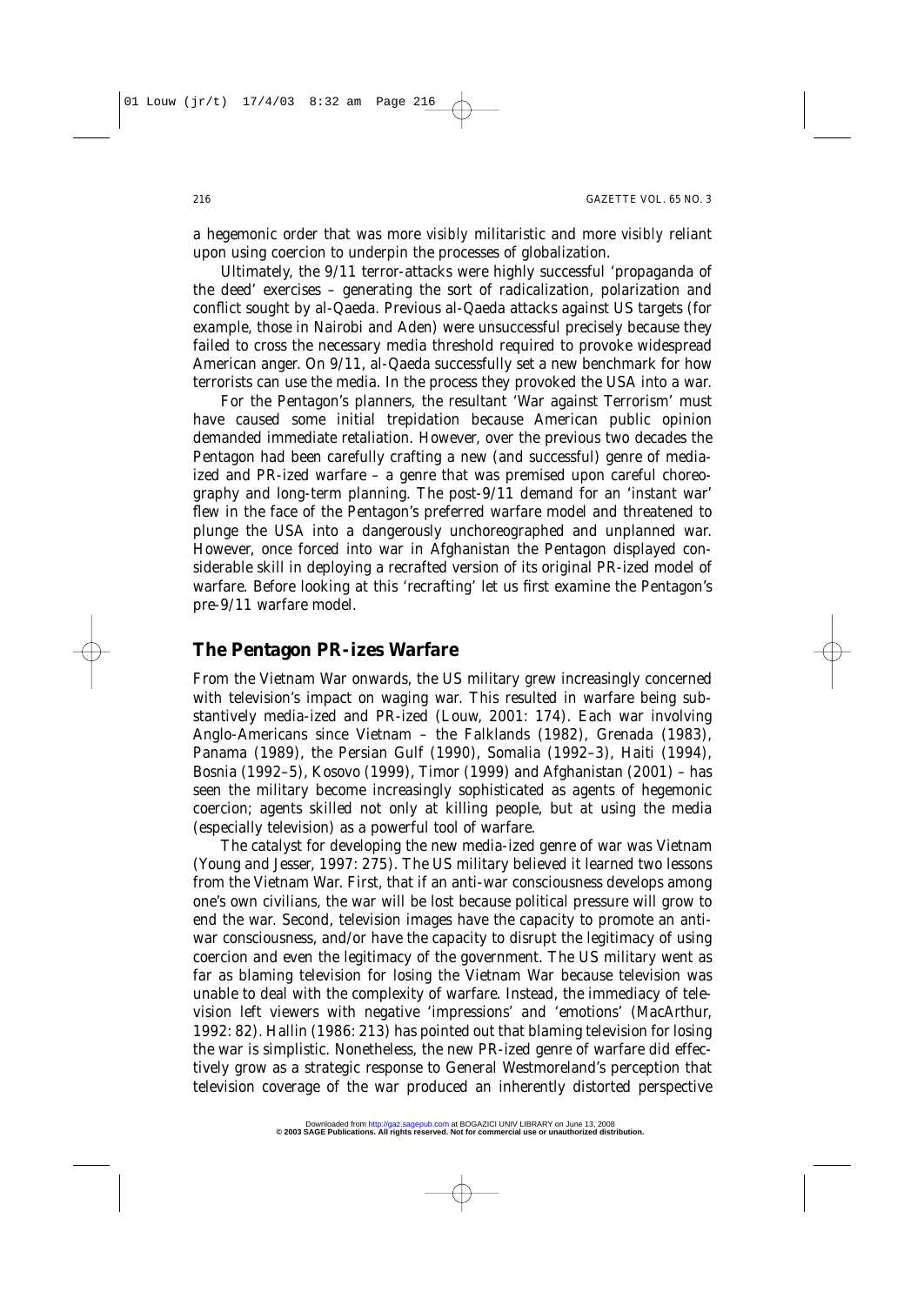because it emphasized the visually dramatic, violent and miserable (Westmoreland, 1980: 555).

#### **Learning to PR-ize Warfare**

The first step in learning to PR-ize warfare happened by accident in 1982. The British campaign to recapture the Falklands from Argentina involved dispatching a taskforce to a remote location substantively isolated from the rest of the world. To cover this war the British media sailed as part of the expeditionary force. They effectively became part of the British military's PR machine because they were within a 'closed' deployment, 'trapped' on naval ships and utterly dependent upon the military for getting information, dispatching their stories and indeed even for their survival. Although the resultant stories clearly lacked credibility, the military saw how the media could be corralled and hence controlled. Also during the 1980s, military PR witnessed South Africa's highly media-ized civil war, and the consequences of not containing negative images of conflict. The outcome was that highly emotive images of South African violence became a widespread feature of western television news, leading to public pressure on western governments to 'stop apartheid'. No similar pressure was mounted against other (often more) repressive third world governments because repression in these other societies was not televised. These lessons were not lost on the US military.

The Falklands became, by default, a testing ground for media control (Young and Jesser, 1997: 277). Hence when the USA invaded Grenada to overthrow its government in 1983, the military applied a media management policy derived from the Falklands lesson – they simply excluded the media from the island to be invaded; creating, in effect, a news blackout. When four western journalists managed to get onto the island they were arrested and removed (Young and Jesser, 1997: 129). The US military PR machine released televisual images of the Grenada War which, in absence of other material, were used. For the US military Grenada was a major PR coup, demonstrating they could block negative television images. But Grenada was a small, insignificant island that could be sealed off from the world. The question was – could such a media management strategy (to deprive the media of 'negative' images) be successfully applied to a larger and less isolated theatre of war? The campaign to change the Panamanian government in 1989 demonstrated the US military could successfully manage the media in non-island contexts. During this war the 'news was not actively censored, but passively censored by ensuring lack of access and delay' (Young and Jesser, 1997: 148). Towards the end of the conflict this management of the media unravelled because ex-president Noriega was not captured as quickly as had been planned. However, an important feature of the Panamanian campaign was that the US successfully demonized Noriega (a difficult task given that Noriega had previously been a US ally). This moved the PR-izing of war another step forward.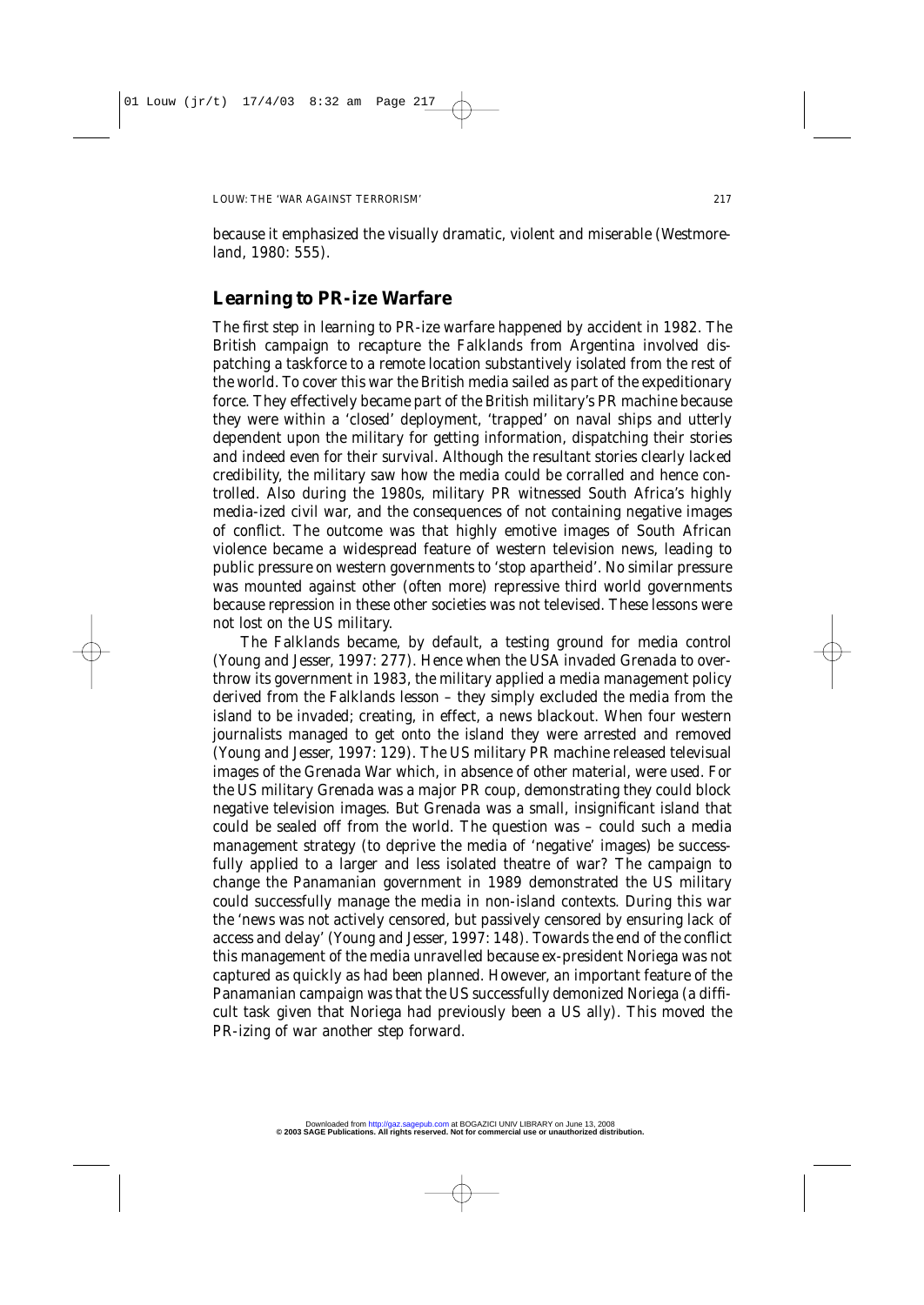#### **The 1990s Warfare Model**

By 1990, the US military had developed a new model of media-ized warfare in which PR and psychological operations (psy-ops) were central features of the planning and execution of the war. As Engelhardt says of the 1990 Gulf War – it was 'the war to re-establish war' (Engelhardt, 1994: 92). War was once more going to be made to 'appear' acceptable, even in highly media-ized societies. Essentially, all the lessons learned since Vietnam were brought to bear on the Gulf War – war was to be organized differently now with a view to deliberately excluding negative television images; and carefully legitimating one's own coercive actions. As Young and Jesser (1997: 280) say, the Gulf War was constructed in accordance with the 'primacy of politics' – i.e. alliance and legitimacy considerations were as important as military issues.

So the Gulf War was meticulously planned and organized as a media (and psy-ops) operation. Young and Jesser (1997: 292–4) describe the planning of these new media-ized wars as involving the following. Long-term forward planning now includes significant media and political/hegemonic strategizing. Warfare planning now builds into its core a media policy. Opposition leaderships are demonized in preparation for the war. In fact, such demonization is usually a good indication that war is coming. The PR-izing of war means that, before the war begins, the enemy needs to be demonized. And given the strong 'individualist strand' in Anglo-thinking, this demonization has tended to involve creating an identifiable villain, e.g. Saddam Hussein (Iraq), Slobodan Milosevic (Yugoslavia/Bosnia/Kosovo) and General Wiranto (Indonesia/ Timor). This process of villainization has often involved associating the person with Hitler as folk-devil – a trend initiated in the 1989 Panama operation to remove General Noriega from power. But in addition to vilifying the enemy, the logic of binary opposition necessitates also creating the 'victims' who are to be saved from the villain. Finding 'victims' to 'save' has become an important device for justifying the use of US/western violence against foreigners. Military PR has found it useful to 'piggy-back' upon discourses that already have widespread currency among key OECD intellectual gatekeepers (e.g. journalists, teachers and the university intelligentsia). There already exists a whole pool of idealistic discourses born of OECD affluence, and usually associated with the 'conscience mobilization' campaigns of 'social justice' NGOs like Amnesty International or Oxfam (Ignatieff, 1998: 21). Military PR and psy-ops personnel have found these 'idealisms' to be a great resource when mobilizing OECD populations for war, demonizing enemies, and justifying warfare to western audiences. Essentially, mobilizing 'victimhood' discourses that are already 'trendy' in journalistic circles, means that psy-ops stories, promoted by military PR personnel, tend to receive no critical scrutiny from journalists. Propaganda is easily 'placed' in the media if it confirms existing journalistic bias and/or fits their news 'frame'. Demonization is often accompanied by identifying refugees and exile groups and promoting them as future alternative governments. Demonization also involves the selective portrayal of history, especially where intervention is being made on one side of a civil conflict (as occurred in Kosovo). The target regime will be destabilized, embarrassed and made to look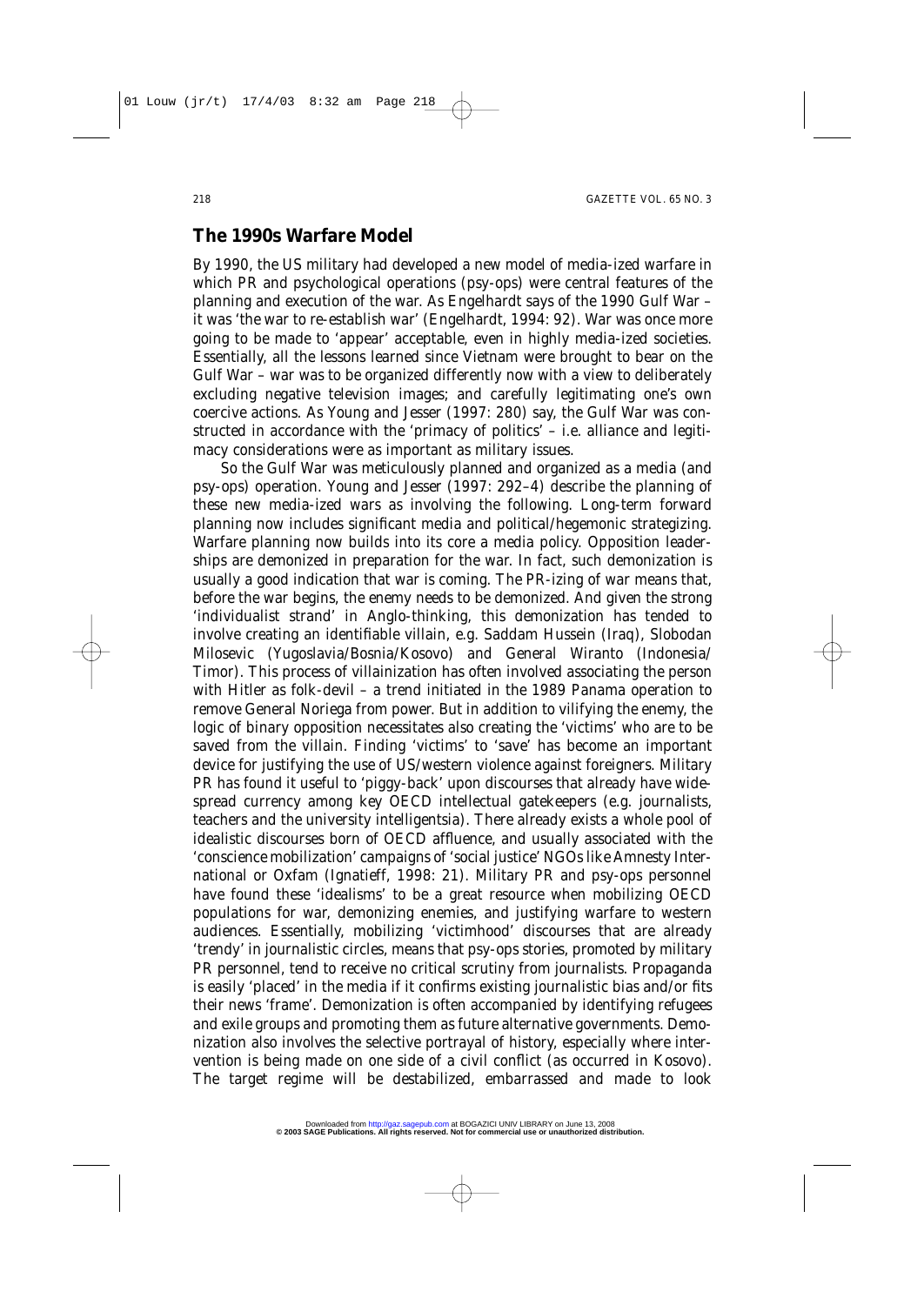unreasonable and irrational through political, economic and diplomatic manoeuvres. Much energy is expended to create public approval and declarations of support for action against the target – for example, 'flag nation' allies are enlisted, and legitimacy sought from the United Nations and regional political groupings. (These ends are achieved through diplomatic lobbying and economic inducements.) The media are targeted with a view to creating public approval for action. The deployment of troops involves building up overwhelming superiority in numbers and firepower so as to ensure quick victory. This deployment will include media exclusion from the deployment zone. The media will be corralled and managed throughout the actual war. Media manipulation and deception will be practised, with military PR providing good televisual images. As soon as possible after the war, the military withdraws and hands over to the UN, a regional grouping or a new government created from former opposition groups, exiles, etc.

### **The 1990 Gulf War**

The Gulf War set the pattern for this new PR-ized genre of warfare. To begin with, Saddam Hussein (a former US ally) was demonized – the media being coopted into this demonizing process. 'Flag nation' allies were brought on board to legitimate US deployment – in particular Arab allies were sought, and induced to join the alliance through having their US debts written off. Once military deployment began, the media were corralled and managed. Journalists were formed into 'pools' far removed from the battlefront, where the military PR could feed them information. Pool journalists were only granted access to events that were strictly controlled. Censorship was achieved through denial of access to military engagement, and news blackouts at the start of the war. All interviews had to be conducted in the presence of military escorts, and all copy and images cleared by the military before transmission. Military PR personnel ensured a 'flow of favourable military sourced information to fill the vacuum created by media restrictions. Material ranged from information provided at carefully controlled briefings which bypassed journalists on the spot, all the way to carefully sanitized television coverage of high technology weaponry in action' (Young and Jesser, 1997: 280). Military spokespersons were auditioned and selected for their 'media presence'. The media were stagemanaged, manipulated and lied to, and they believed the lies (Taylor, 1992: 220–1). But the media were also used as an avenue for diplomatic signals and intelligence gathering. Extraordinarily, the media meekly went along with this. Effectively the media became a vehicle through which 'the government and the military made direct approaches to the public through the immediacy of television' (Young and Jesser, 1997: 191) – television became a direct tool of hegemonic labour; a tool for legitimating the use of violence against Iraq. For the US military the Gulf War was a tremendous success – they asserted western hegemony over the Gulf region; developed new networked ('coalition') command systems; and not only successfully turned the media into propaganda tools (through deploying PR/psy-ops), but seemingly got journalists to enjoy being coopted by the military (MacArthur, 1992: 227–9).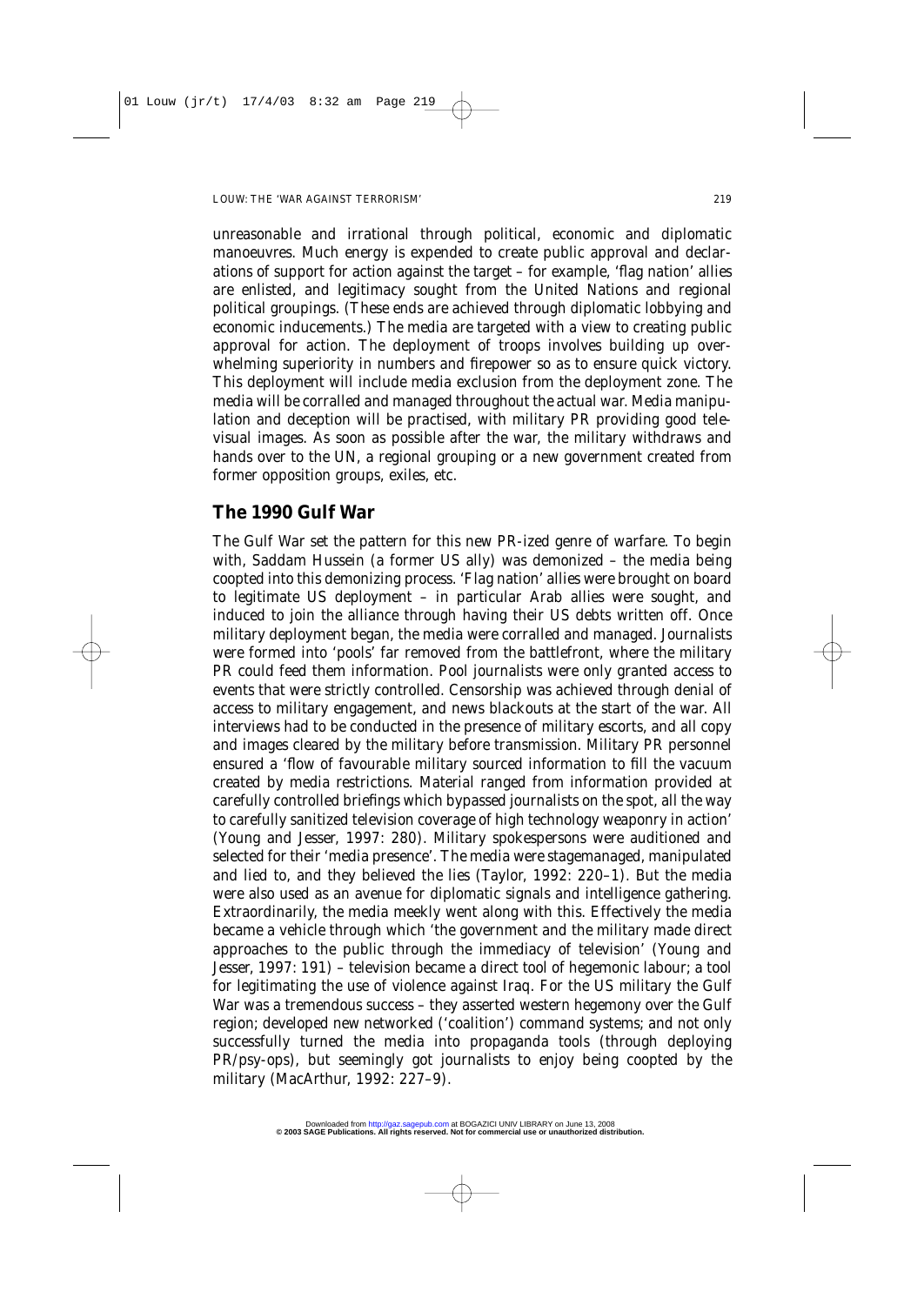## **The Media as a Theatre of Conflict**

Implicit in this new approach to war is the recognition that media coverage of conflict now directly affects state responses. Shaw (1996: 7) notes that western politics has been transformed by mass communication insofar as groups in conflict zones can now use the media to appeal to western electorates. Further, images of conflict impact on public opinion, and hence affect the room for manoeuvre western politicians have. So wars are now played out on a mediaized global stage, the implications of which no military planner can ignore. 'PRized' warfare is the military's response to this new theatre of conflict. Wars now have to be designed as media events which, if all goes according to plan, actually strengthens the dominance of the ruling hegemony by generating a 'feel good factor' and enhancing legitimacy for the ruling alliance.

A crucial dimension to the military's perception of waging media-ized warfare is the creation of media events that appear as bloodless as possible, so that war can again become 'acceptable'. This is based upon a belief that televised images of blood (during the Vietnam War) caused American public opinion to swing against warfare. Consequently, military PR now aims to sanitize war, 'portraying it as a low risk Nintendo game. . . . Military PR also reflects the American penchant for the upbeat, the happy endings, with a minimum of groans, blood, and deaths' (Pinsdorf, 1994: 49). At heart, creating a Nintendo war means working to exclude images of dead bodies, blood and brutality. This type of warfare has also seen the development of a new militaristic language that aims to mystify and obscure as much as possible. Taylor (1992: 45) calls this the creation of a 'terminological fog', such as using 'collateral damage' for civilian deaths; and 'sorties' for bombing. Words like 'dead', 'enemy' and 'war' are avoided. Brivio (1999: 516) notes that a technicalmilitary language is deployed which 'uses acronyms and euphemisms to sterilize the horrors of war'. On the other hand, reports will be circulated of how the (now demonized) opposition uses brutality against their 'victims' (who are, of course, to be saved through the intervention).

# **Nintendo Warfare**

Effectively, by the dawn of the 21st century, the Pentagon had created a new genre of war – namely, PR-ized Nintendo warfare – built upon an array of digitized communications and killing technologies. The beauty of the new digitized 'smart weapons' warfare is that it can make wars look clean and 'bloodless' if PR mobilizes it correctly. During the Vietnam War, high altitude aerial bombing lost its 'cleanness' when it became visually enmeshed with images of bloody ground combat. So although US aircrews were portrayed as skilled professionals, with no vindictiveness towards those they bombed (Hallin, 1986: 137), the overall impression of the war was of a bloody, dirty and messy affair. During the Gulf War this was not allowed to happen. Instead, military PR used aerial warfare to 'create the impression of a "clean" techno-war, almost devoid of human suffering and death, conducted with surgical precision by wondrous mechanisms' (Franklin, 1994: 42). In place of blood and dead bodies were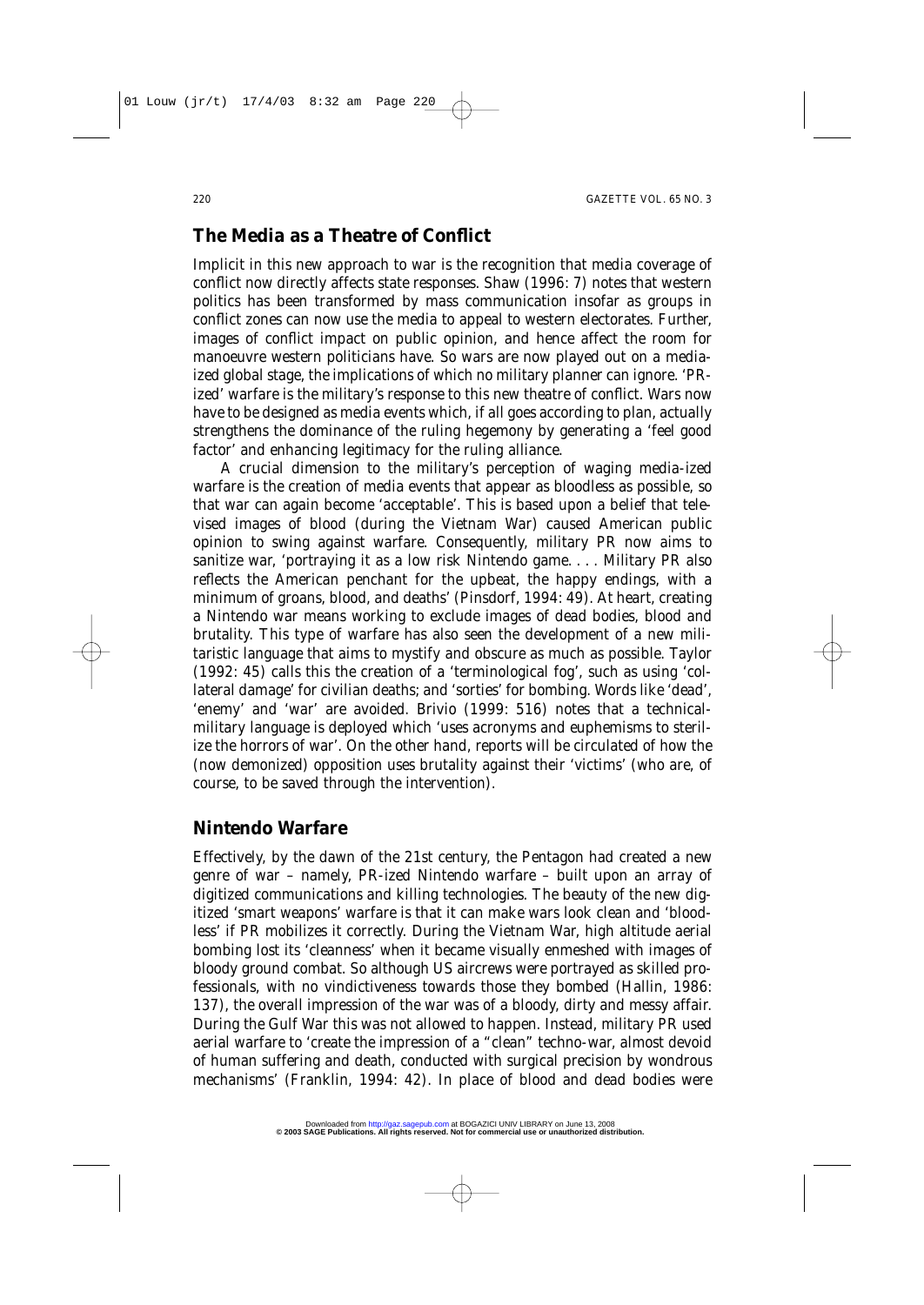'weapons counts' and the blowing up of 'inanimate things' like buildings and bridges (Engelhardt, 1994: 88).

In the resultant media-ized 'hyperwar', what got lost was the physical effects of modern weapons on human beings (Taylor, 1992: 29). For those at the receiving end of the bombing the effects are brutal; but when PR does its job well, these new digitized techno-wars can be made to look like video-games for all the multiple audiences that military PR is targeting – i.e. the folks back home (who must not be allowed to become negative or pessimistic about the war); the various publics in allied or friendly states (who need to be kept onside); and those publics inclined to support the enemy. The last mentioned groups must be denied images of war's brutality (which they can mobilize in oppositional PR campaigns). However, media-ized wars need to be quick wars if the discourse closures are to kept intact, hence US-led New World Order wars have involved troop and high-tech deployments that ensure absolute superiority over enemy forces – if PR closure is to be effective there must be no time for public protests to emerge, and no trickle of body bags back home (Taylor, 1992: 3). If the war cannot be brought to a speedy closure, controlling information flow becomes a problem, as was seen in Somalia (when withdrawal followed quickly on the heels of 'messy' war images reaching US television screens).

New information technology has facilitated the informationalization of war in four ways (Louw, 2001: 182–3). First, new digital technologies have produced 'smart' killing machines which can be deployed to deliver quick wars. This 'smart' technology is, at heart, informational, and converges seamlessly with the needs of PR trying to make war look like the deployment of 'clean' technology. It makes it possible to construct images of warfare as a video-game. Second, just as economies have been informationalized, so too have wars. One of the reasons digitized warfare can deliver speedy victory for those possessing the new technologies is the capacity it generates for gathering and processing huge volumes of information (intelligence), which improves decision-making over (physical and psychological) targets. Third, the global information network has necessarily become an effective conduit for disinformation and psy-ops campaigns aimed at destabilizing 'the enemy', or even for delivering real-time 'diplomatic' signals. Fourth, OECD populations are now effectively media-ized – they are heavily influenced by media images. Military planners cannot ignore this, because images of conflict can be especially 'emotional' and hence produce backlashes against their activities. Fortunately for these military planners, OECD television news has an insatiable appetite for quality 'action' images delivered more or less instantaneously. If military PR personnel can supply appropriate images and information, they will tend to be used, particularly if alternative sources are denied to them. This has become the basis for the PR-ization of war – the managing of information flows has become central to the conduct of US-led wars.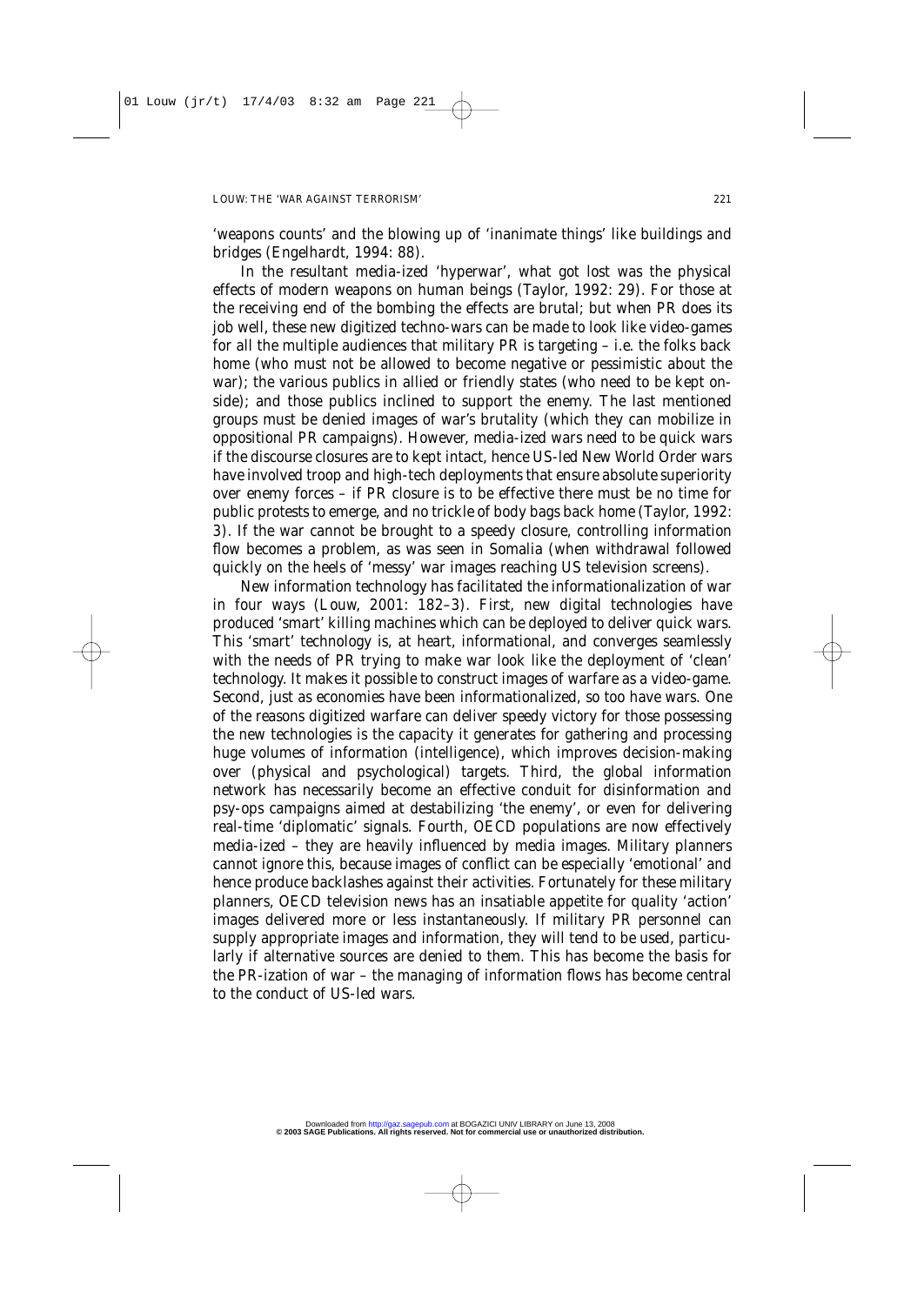# **11 September 2001: A Challenge for the Pentagon's Warfare Model**

The 9/11 attacks generated a widespread public demand in the USA (and the rest of the Anglo-world) for immediate retaliation. For the Pentagon this initially created a problem because the PR-ized model of war developed over the previous two decades was premised upon long-term planning and preparation for war – the need to build up absolute military superiority over enemy forces to ensure a quick, crushing victory; and a well-planned media strategy and a well-constructed PR machinery in place before the war began. Essentially, the Pentagon wants quick, well-planned wars so that there is no time for negative anti-war US public opposition to emerge, and no stream of body bags back home to unnerve civilian public opinion. Launching an immediate war in Afghanistan, without the necessary time for proper planning (and military and PR deployment), held out the prospect of a potential PR disaster by getting bogged down in an Afghan guerrilla war of the sort that had defeated the Soviets.

There was also the problem that the Pentagon's preferred 'villain/victim' discourse would not neatly fit the Afghan situation. Certainly it proved to be easy enough to demonize and 'criminalize' Osama bin Laden and al-Qaeda in the West. It also proved to be relatively easy (in the West) to extend this process to the Taliban and Mullah Mohammed Omar. However, it was difficult to stretch the process far enough to justify carpet-bombing Afghanistan. To make matters more complex, the West needed to avoid the impression that the war was against 'Muslims' because that would have served the purposes of al-Qaeda (who would have welcomed the resultant Muslim–western polarization). The Pentagon PR machinery ultimately tried to deploy a 'villain/victim' dichotomy in which it was claimed the 'War against Terrorism' would not only destroy bin Laden and al-Qaeda but would simultaneously 'liberate' Afghanistan from the 'backward' Taliban, especially involving the liberation of Afghan women from gender discrimination. The problem for the Pentagon's PR machine was that this discourse was, even in the West, not entirely convincing, for a number of reasons. First, Afghan (Pashtun) refugees arriving in Pakistan (including women) did not appear to relish the prospect of the US and its allies liberating them. Second, Muslim hostility and demonstrations around the globe severely strained the Pentagon's villain/victim discourse. Third, Afghan civilian casualties looked like victims of the USA rather than the Taliban. Fourth, too many credible sources pointed out that Afghanistan might be worse off without a Taliban government because the US's Afghan allies had a poor record as criminal warlords. And there was the problem that the USA (and pro-western Pakistan) appeared in any case to have been complicit in giving birth to the Taliban and al-Qaeda as a result of their anti-Communist Cold War policies.

Another problem faced by the Pentagon was creating a 'flag nations' coalition so that the war would not look like US aggression. Despite the best diplomatic efforts of Tony Blair and Donald Rumsfeld, the US was unable to muster Muslim countries into its alliance as full participants. The problem faced by the USA was that al-Qaeda's 'propaganda of the deed' attacks had successfully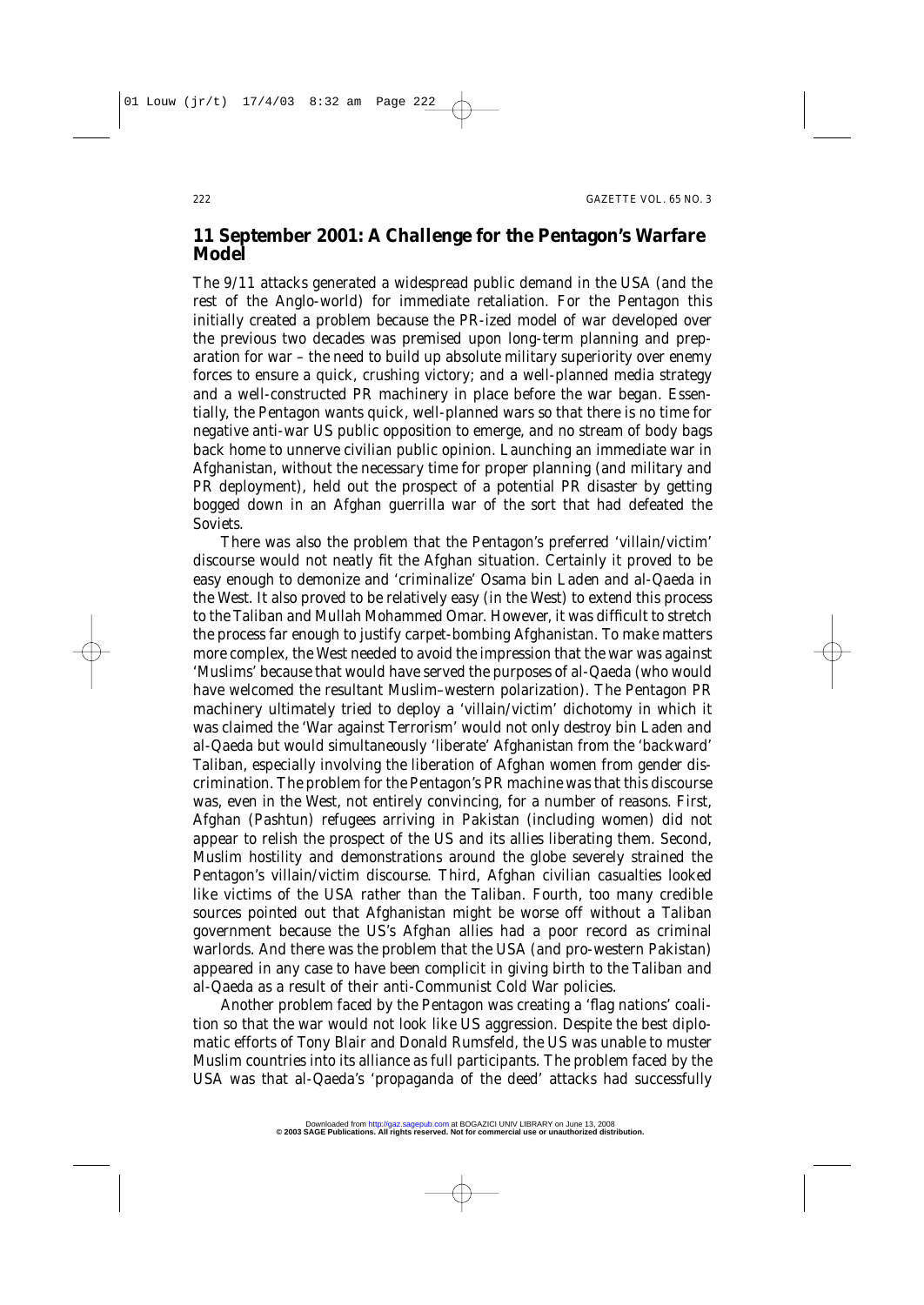polarized public opinion – the majority of westerners were outraged by their terrorism, while in the Muslim world there was a widespread perception that the US was the villain. Hence, even America's most important Middle Eastern allies (such as Saudi Arabia and Egypt) kept a comfortable distance due to internal political pressures and widespread anti-American sentiment in the Middle East. Even Pervaz Musharraf's announcement that Pakistan would help the USA was not good PR for the Pentagon because the Pakistan leader looked 'concerned' and 'bullied' rather than a willing ally. Demonstrations in Pakistan against the US only served to reinforce this bad PR. Ultimately, the 'War against Terrorism' was a PR failure when measured against the need for 'flag nation' allies, because it gained the appearance of a war driven by the West (especially the USA and Britain). For al-Qaeda this would have been a pleasing outcome because, for al-Qaeda sympathizers, it would have served to confirm the dichotomy of 'secularism, materialism and ungodliness' of the West and its Middle Eastern Allies vs the 'godliness' and anti-secularism of fundamentalist Islam.

## **Corralling the Media: Successes and Failures**

A key requirement of the Pentagon's PR-ized warfare model is the need to keep media corralled in order to black out news of 'blood' (especially of dead civilians). In this regard the Pentagon has had both successes and failures. In general, there was no need to corral US journalists because the US media 'patriotically' fell into line behind the war effort, accepted Pentagon and State Department and White House briefings as 'true' and applied self-censorship. The US media disseminated images of awesome high-tech US firepower driven by clean-cut young Americans calmly avenging the 9/11 terrorist acts. However, the Pentagon found it simultaneously faced a PR problem not encountered in its wars in the Persian Gulf, Bosnia or Kosovo, namely bad PR images kept emerging from Pakistan. This was largely due to Pakistan's strong cultural links to the Anglo world as a result of its British Empire heritage. As a result British journalists were comfortable reporting from Pakistan, and their cultural proximity to the Pakistan elite (including journalists) facilitated the ready flow of information out of Pakistan. Unfortunately for the Pentagon, Pashtuns live in both Afghanistan (where they are the largest ethnic group, and generally support the Taliban) and in Pakistan. This gave journalists access to a large pro-Taliban population within Pakistan, which was constantly being bolstered by the flow of refugees into Pakistan. To make matters worse for the Pentagon, it is easy for journalists to drive to Pakistan's Pashtun areas (and the refugee camps) around Peshawar from Islamabad – this facilitated western journalists easily accessing a range of negative images. The result was a stream of television images of angry people protesting against US aggression and of Afghan refugees undermining the Pentagon's villain/victim discourse. Furthermore, Peshawar's proximity to Jalalabad (a Taliban stronghold near the Pakistan border) occasionally facilitated precisely the sort of negative images of Afghan civilian distress and blood that the Pentagon did not want reaching western audiences. However, the potential 'PR threat' that Pakistan's proximity posed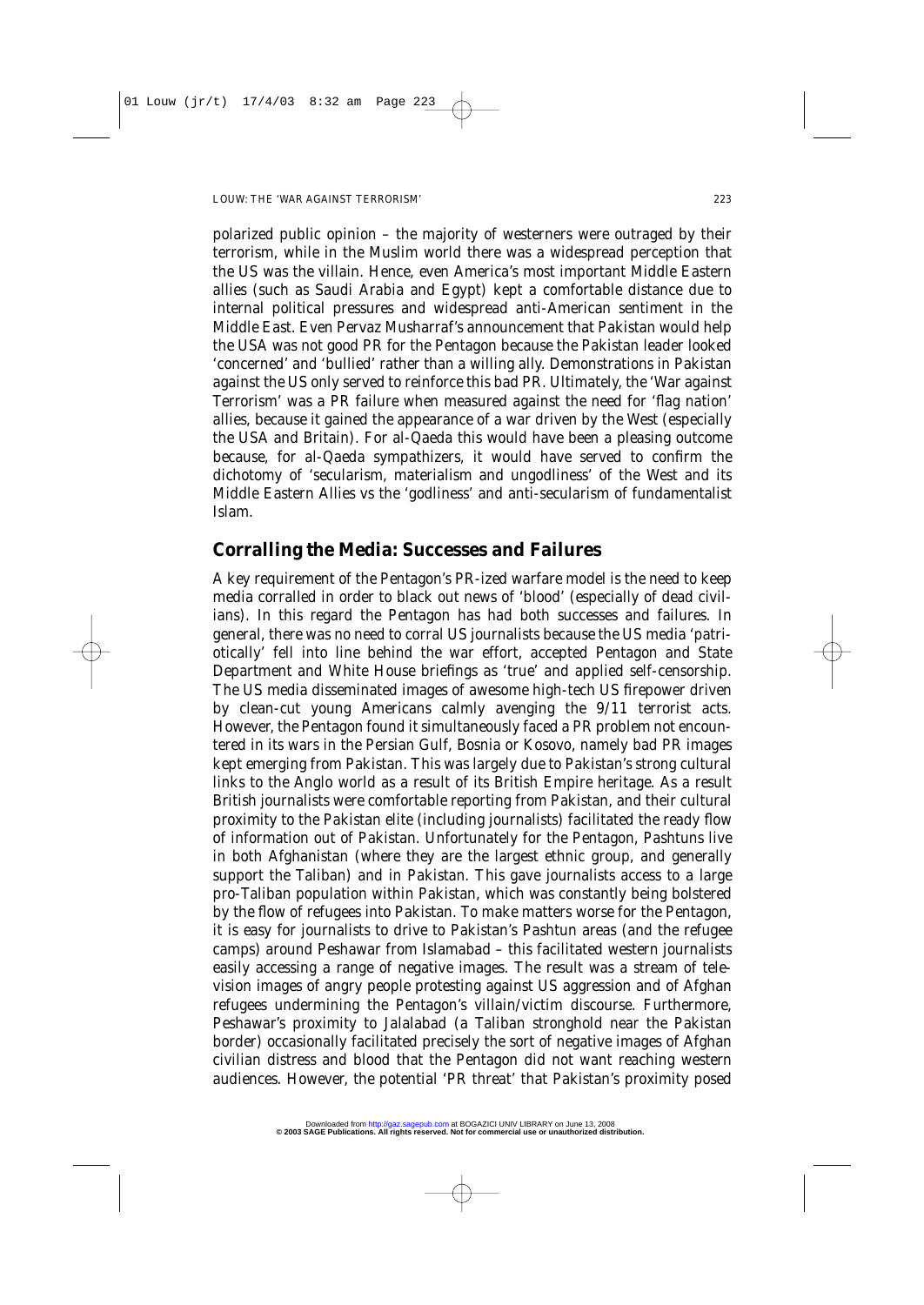for generating negative images never developed into a really major PR problem for the Pentagon, in part because the military were so successful in gaining the compliance of most of the western media in applying self-censorship. Overall, remarkably few images of dead bodies and blood reached western audiences. This is made more extraordinary by the fact that the US relied so heavily on carpet-bombing Afghanistan in 2001 – yet the consequences of using cluster bombs and daisy-cutter bombs in Afghanistan were successfully kept off the West's television screens. In fact, the only occasion when western audiences saw large numbers of dead bodies (although still not much blood) was when Taliban prisoners of war were massacred at Mazar-e Sharif at the end of November 2001. Presumably these dead-body scenes only emerged because America's first war casualty (a CIA interrogator at Mazar-e Sharif, Mike Spann) needed to be explained. The Mazar-e Sharif massacre in fact served to demonstrate how effective the Pentagon PR machine had become, because at the time the western media avoided critically investigating the massacre of prisoners (where not one prisoner survived). Instead, the western media focused their energies onto turning Spann into a hero.

The 'War against Terrorism' initially put some strains upon the Pentagon's preferred modus operandi for conducting warfare. But ultimately, the Pentagon planners succeeded in prosecuting a successful Afghan War. And given the limited lead-in time (about four weeks) for planning and deployment, the Pentagon actually displayed an extraordinary capacity for rolling out its coercive and media-management machinery. The Pentagon not only successfully projected its coercive capacities to the other side of the world, but, most interestingly, has – despite problems – once again demonstrated the skill of its PR machine to manage potential communication crises so as to keep the US public 'on-side'. The 2001 Afghan War served not only to confirm the Pax Americana, but served to place the Pentagon (and its PR-ized variety of warfare) at the heart of this global hegemonic order.

## **Rescripting the PR-ized Warfare Model in Afghanistan**

During the 2001 Afghan War, the Pentagon was not as successful in managing the flow of negative images as seen in earlier PR-ized wars. This was largely due to negative (external) images flowing from Peshawar. However, ultimately the Pentagon has still managed to project the image of a sanitized Nintendo war – and this despite the fact that high-level aerial carpet-bombing was the main feature of this war. (The use of carpet-bombing began three weeks into the war, and continued even after the Taliban government capitulated in early December 2001.) The impression of a bloodless Nintendo war was successfully portrayed in the West because television images from *inside* Afghanistan overwhelmingly conformed to the sort of images the Pentagon's PR machine wished western audiences to see. There seem to be two key reasons this has happened. First, the Pentagon naturally worked to create a news blackout of television images sympathetic to the Taliban and images showing the bloody effects of their bombing within Afghanistan – in this regard the Taliban were of great assistance to the Pentagon because they were highly unskilled at playing the western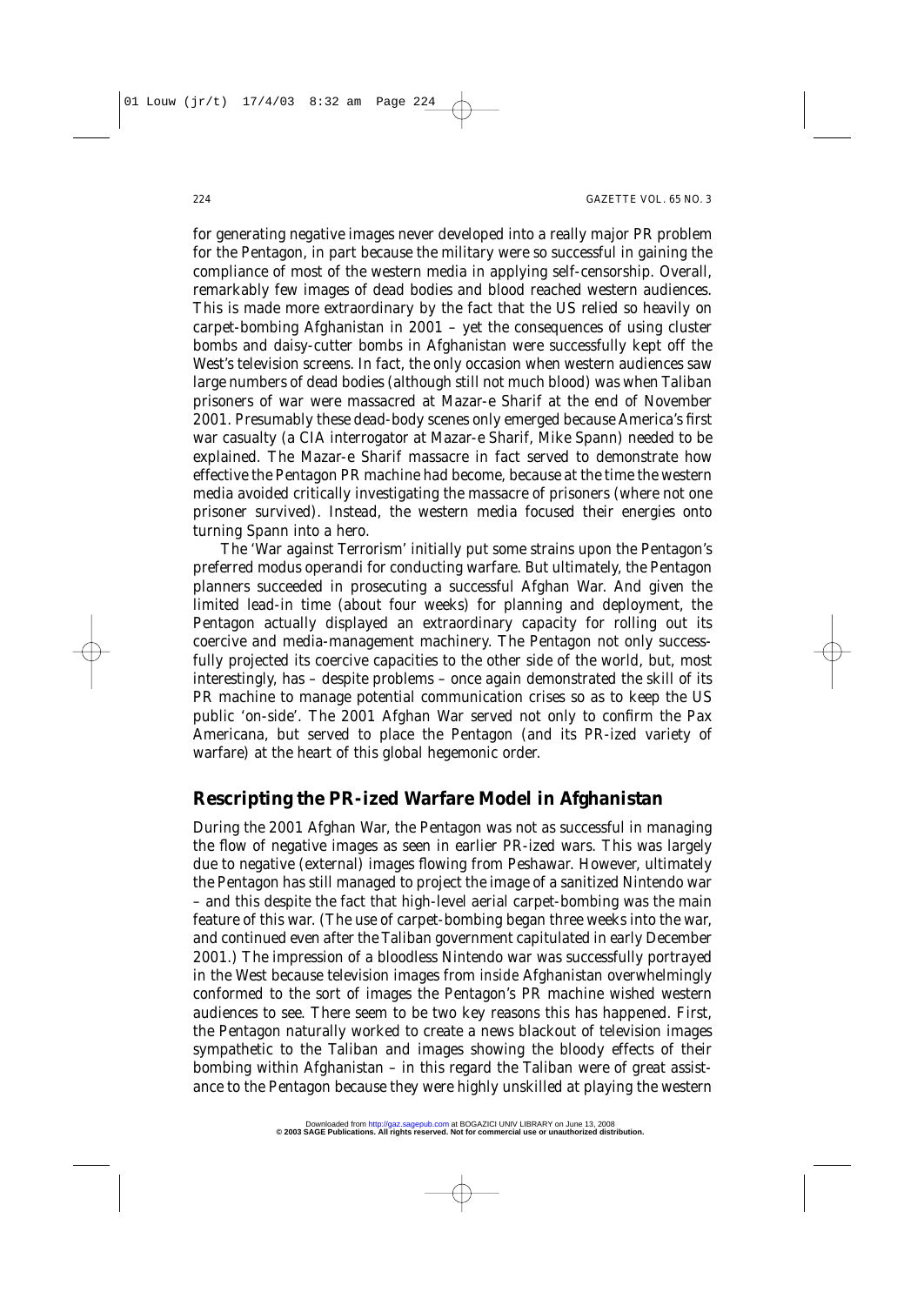PR game. The Taliban virtually created an 'island' of cultural difference, as cut off from western television audiences as Grenada was in 1983. This gave the Pentagon PR almost a free hand in scripting the images the western world saw of war conditions inside Afghanistan (with only the external Peshawar images proving to be a problem). On the other hand, when it came to the Arab media (for example, the satellite news station al-Jessera, with its 35 million viewers), the Taliban and al-Qaeda were able to project favourable PR images (precisely where the US spin doctors were less successful). So it would appear that 'cultural proximity' to journalists is an important issue in the game of PR-izing warfare. But the outcome was clear – the Pentagon's PR personnel must have been well satisfied with the western media coverage of the war *inside* Afghanistan.

A second reason western television audiences generally saw a Pentagoncentric perspective on the war appears to be related to the mood generated by the 9/11 terror-attacks. Al-Qaeda's 'propaganda of the deed' was almost too successful in inspiring 'terror' and 'anger' within the US population (and to a lesser extent the West generally). Western journalists appeared to imbibe the siege-psychology that the wider western population experienced following the Twin Towers terror-attack. Essentially, these journalists were part of a population feeling themselves to be the targets of a war of terror and so they 'identified' with those 'protecting' them and/or hitting back at those 'terrorizing' them – i.e. they identified with the US security apparatus. A similar siegepsychology surfaced among Israelis and white South Africans when they perceived themselves to be facing a terrorist threat. For the Pentagon's PR machine, this siege-psychology was useful because it meant they did not have to work as hard at 'corralling' and 'managing' western journalists since they could rely on media 'collaboration' born of a hostility to 'the terrorists' and their allies (in this case al-Qaeda and the Taliban). Essentially, the Pentagon realized they could count on the western media to help them. In fact, within four days of the Afghan War being launched, US national security advisor, Condoleezza Rice, openly asked the US media to engage in self-censorship when asking them not to carry al-Qaeda 'propaganda'. The US media simply fell into line and became compliant – in fact, Walter Isaacson, chair of CNN, was to tell his staff that showing the misery of Afghans ran the risk of promoting enemy propaganda. Essentially, the US media simply helped the Pentagon rescript the way in which PR-ized wars were conducted – this time the US media did not have to be managed by Pentagon PR minders because most of the western media were prepared to manage themselves for the Pentagon. In this regard, constant media reminders of the Twin Towers terror-attacks (such as monthly anniversaries; visits to the site by heads of state; and reports of New Yorkers getting back to normal *despite the terror threat*) proved useful to the Pentagon PR agenda by serving to maintain a state of siege-psychology. These reminders, plus endlessly replayed file-footage of the Twin Tower explosions, served as useful icons of 'terrorist evil', which could be (and were) used to justify carpetbombing Afghanistan, massacring prisoners of war, and the authorization (by a 13 November 2001 military order) of the detention of Middle Eastern looking men in the USA, and their trial by military tribunals if suspected of being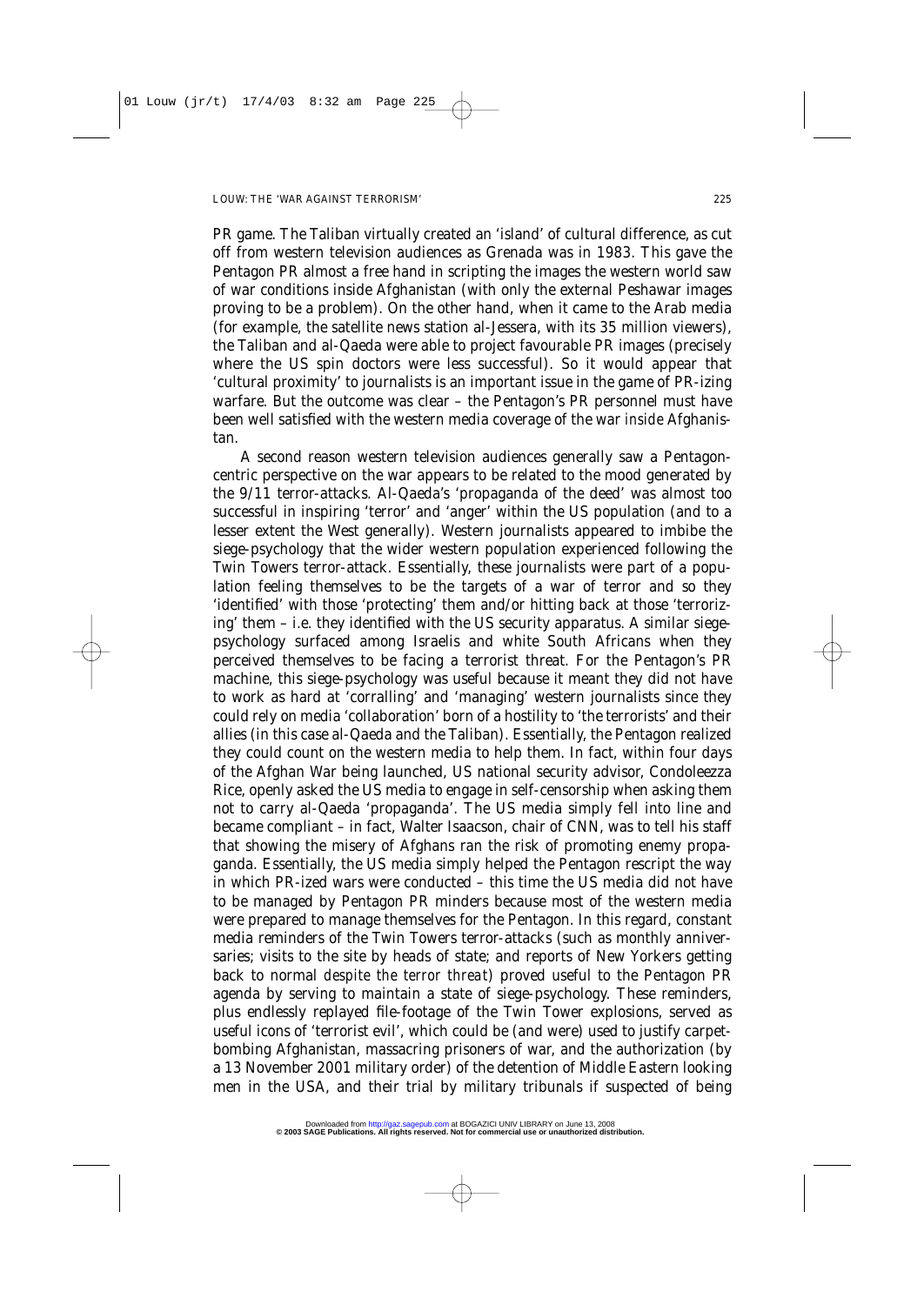complicit in 'terrorism'. The Pentagon must have been well pleased that conducting warfare in 2001 was once again deemed a respectable activity by the US public, with the anti-war sentiments of the Vietnam era an unpleasant, distant memory.

# **Keeping Western Publics 'On-Side'**

But even if the Pentagon no longer had to deal with an anti-war sentiment within its civilian population during 2001, politics and warfare still remained a substantively 'media-ized' phenomenon in the USA. Hence, there remained a need for the Pentagon to produce and disseminate good televisual images designed to keep its public 'on-side'. Consequently, we still saw high-quality PR images of aircraft carriers, clean-cut young American aircrews and smart 'clean' weapons. Television images of high-altitude bombers and the *distant* billowing of smoke and dust caused by huge explosions became the staple fare of the Afghan War. No civilian bodies, no blood; no images of the devastation caused by the cluster or daisy-cutter bombs, and no unhappy civilians *inside* Afghanistan. However, an interesting new component of the Pentagon's script was 'lowtech' (humanized) images of Afghan Northern Alliance tanks, soldiers and cavalry (occasionally accompanied by US special forces) against the backdrop of exotic-looking mountains and deserts. Significantly, the Northern Alliance personnel were often shown in prayer. But still no images of blood – no handto-hand fighting, tank battles or images of Northern Alliance atrocities. (The Mazar-e Sharif massacre was the only exception to this, and 'good PR', in any case, succeeded in 'justifying' this massacre to western audiences.) Generally, instead of bloody fighting, the West saw images of tanks driving around – which almost made war look like fun. And, of course, the carefully crafted images of Northern Alliance ground forces had the added bonus of serving the purpose of disguising the failure to enlist Muslim 'flag nation' allies. It also helped create the image of the Northern Alliance as professionalized soldiers rather than as warlord militias. The televisual images deployed from inside Afghanistan were examples of brilliantly scripted PR.

The failure to enlist Muslim 'flag nations' into anything resembling a UNtype alliance was a serious blow to the Pentagon's PR-ized warfare model. To make matters worse, the few successes at cobbling together a 'flag nations' alliance (which provided some PR in the West) were a PR disaster in the Muslim world – for example, Russia's rapprochement with NATO would have looked like the cementing of 'western' solidarity in the face of Russia's 'Muslim problem' (e.g. Chechnya). Even China's cooperation with the USA would have simply confirmed the Muslim/fundamentalist world-view that Marxists were part of the same western/secularist threat to Islam (which would be deemed to underpin the Chinese–Muslim conflict in China's Sinkiang-Uighur Autonomous Region). Similarly, success in enlisting support from authoritarian counties like Uzbekistan and Oman would have simply served to confirm the picture that organizations like al-Qaeda are tying to promote, of a certain genre of ruling elite siding with the West against their own Muslim populations.

If the 'flag nations' issue proved to be a seemingly irresolvable PR problem,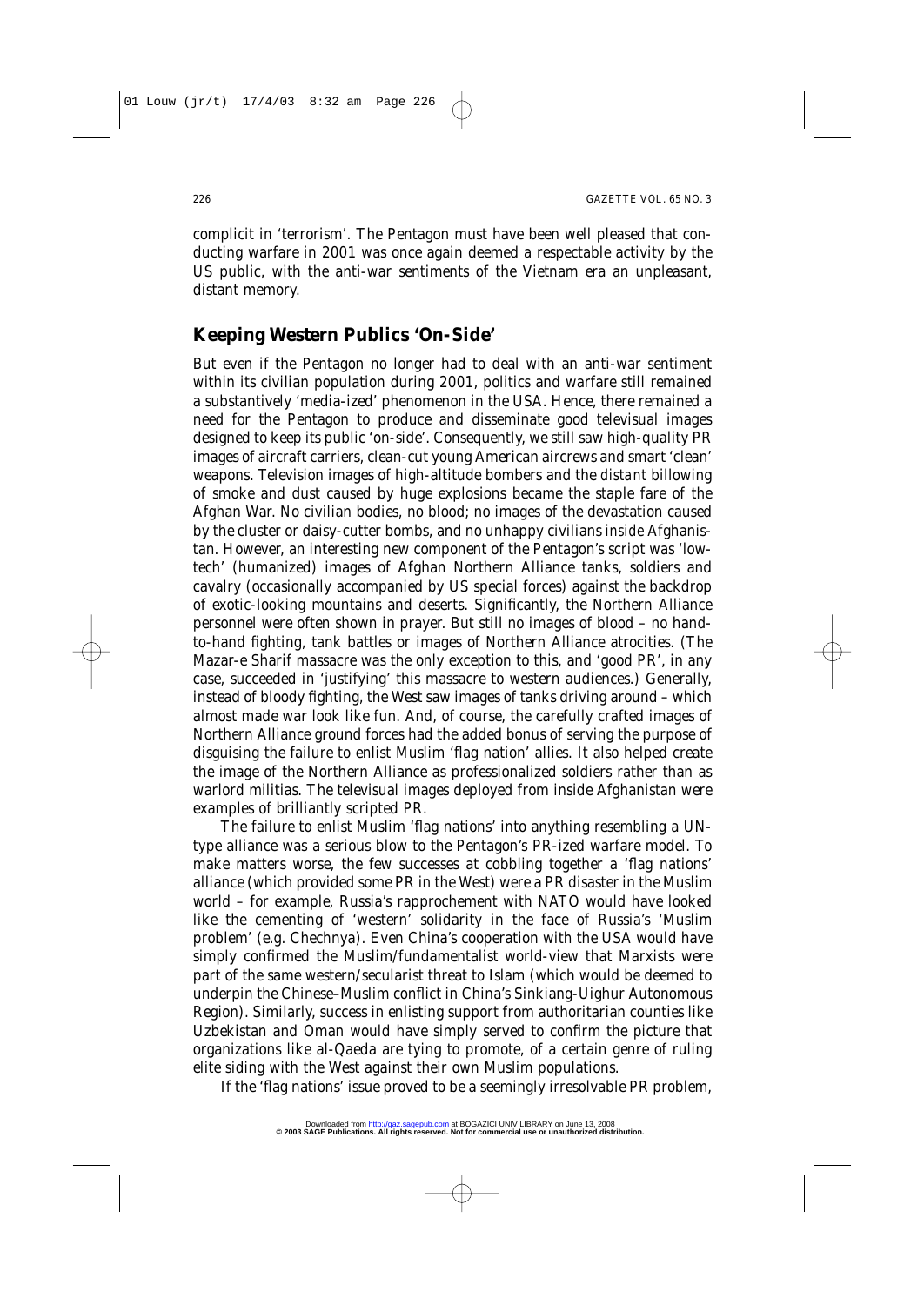the Pentagon pushed ahead with a range of other PR activities. The most expensive was the use of air force cargo planes to drop pouches of food into Afghanistan (each stamped with the US flag and the words, 'This food is a gift from the United States of America'). This PR exercise seems to have had two audiences. First, the food drops were targeted at Muslim audiences – an attempt to soften the American image and deflect attention away from the bombing campaign. Second, it was a PR exercise targeted at a western audience as part of the old PR binary opposition 'villain/victim' strategy – i.e. the Afghan population was to be seen as divided into two camps, in part, to sell the war in Afghanistan as an exercise in rescuing 'good' Afghans victimized by 'bad' Afghans (the Taliban). In this regard enormous energy was expended in trying to engineer into existence an alternative government for Afghanistan and to make the gerrymandered alliance of squabbling Afghan warlords appear to be potentially superior rulers to the Taliban. The western media uncritically went along with this process. The PR underpinning this exercise was sophisticated enough to ensure that when Kabul fell, the 'new government' had consuls in place in western capitals to lend credibility to the idea that they were a credible government-in-waiting. But, because the squabbling warlords' alliance was not a credible government, a western military occupation of post-Taliban Afghanistan was necessary. Consequently (in accordance with new PR-ized genre of Pentagon warfare), a 'United Nations' peacekeeping occupation was deployed. Significantly, this 'UN' force was led, in the first instance, by Britain. Public relations considerations dictated that the US military were not conspicuous in this occupation force so as to try and minimize any appearance that the USA was deploying an 'imperialist' or 'occupation' army.

# **The PR Game: Burkas, Food Drops and 'Good Muslims'**

Another important theme of the PR drive in the West was mobilizing the issue of liberating women in Afghanistan. The women's liberation discourse was a useful issue to 'piggy-back' upon because it has widespread currency and resonated well with many western intellectual gatekeepers (e.g. journalists, teachers and the university intelligentsia). Hence, the Pentagon PR would have understood its propaganda value in getting anti-Taliban stories picked up with little critical scrutiny from many western journalists. Not surprisingly, when the Taliban were driven from Kabul, the first PR images released were of a woman television-newsreader. Understanding how much the 'liberation of victimized women' theme would resonate in the West, the PR package stressed that she was 'back at work' and had thrown off her burka. The Northern Alliance forces also learned to make use of this western discourse of 'liberating Afghan women' – for example, when a western television crew captured images of Northern Alliance forces severely beating up a Taliban supporter (just after the collapse of the Taliban regime), this was quickly 'justified' to the camera crew as punishment for what he had done to women. That this was uncritically accepted by the camera crew (despite the poor Northern Alliance record regarding women's rights) demonstrated the power of this discourse to deflect critical scrutiny. However, the discourse of 'liberating Afghan women' became somewhat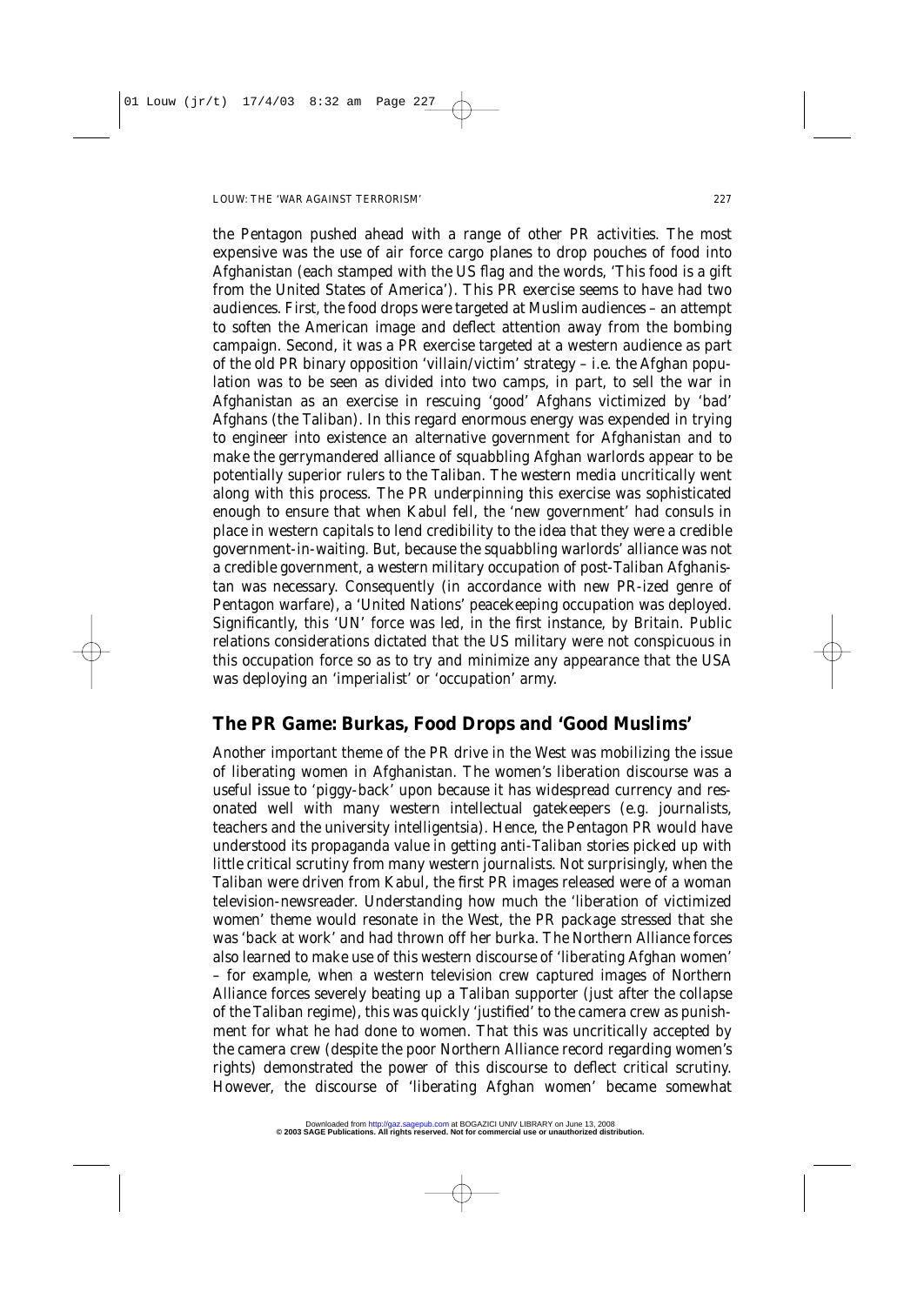strained after the collapse of the Taliban regime because Afghan women continued to wear burkas. The problem was that for westerners, burkas were (simplistically) promoted as icons of gender repression. When Pentagon PR personnel were originally trying to invent Afghan 'victims' for the US to rescue, burkas must have appeared as wonderfully iconic material for a televisual war. However, what was useful at one stage in the war, became a problem at another stage – indeed the expectations built up around the post-'liberation' removal of burkas became a PR problem when they were not taken off when Taliban rule ended. At that point the 'victim discourse' became somewhat strained – and the western media began trying to explain their way out of the discursive trap into which they had fallen by arguing Afghan women were waiting to make sure the repression was really over. Despite these attempts to rescue the discourse, the women-as-victims-to-be-rescued notion was damaged enough to be thereafter pushed to the margins.

Another important component of the PR repertoire was the attempt to avoid the appearance of a West–Muslim conflict. President Bush's visit to the Islamic Center of Washington on 17 September was an early PR gesture in this regard. This strategy also underpinned US efforts to cobble together an alternative government for Afghanistan with impeccable Muslim credentials; the mobilization of images of Northern Alliance forces praying as devout Muslims; and the food drops into Afghanistan. However, attempts to avoid the impression of a Muslim–western cleavage constantly had the hallmarks of 'contrived' PR – images of Muslim demonstrations around the globe; reported incidents of harassment of Muslims in the West (e.g. the bombing of a Brisbane Mosque); the impression that men of Middle Eastern appearance were the targets of western security surveillance; and the impression that US intervention in Afghanistan was generating political instability, all served to undermine the PR messages from resonating as desired. In part, the problem faced by Pentagon PR personnel was that unlike their earlier PR-ized wars, the 'War against Terrorism' spilled over into western countries themselves and touched Muslims globally, which made drawing the 'us/them' dichotomy much more problematic. Ultimately, the question of 'good' vs 'bad' Muslims was to remain a PR problem throughout the war – the PR attempts to promote the idea that not all Muslims were the enemy was constantly undermined by the general 'mood' in the West that seemed to place Muslims into 'the other' camp. This was made apparent in many subtle ways. For example, whereas Australians are usually very forthcoming in donating money to foreign welfare appeals, calls during the Afghan War to donate money to help refugees in Pakistan and Afghanistan failed to elicit the usual levels of support.

But overall, even if the Pentagon had difficulties with the West's image in the Muslim world, they could nonetheless be relatively satisfied with the way the 'War against Terrorism' played in the West. In general, they succeeded in maintaining the integrity of their PR-ized model of warfare (even if the model had to be slightly rescripted) – they maintained broad public support for the war; kept bloody images out of the media; and successfully demonized their enemy. And such was the success of the war, that it appeared to actually bolster the popularity of western governments. In general terms, it appears that the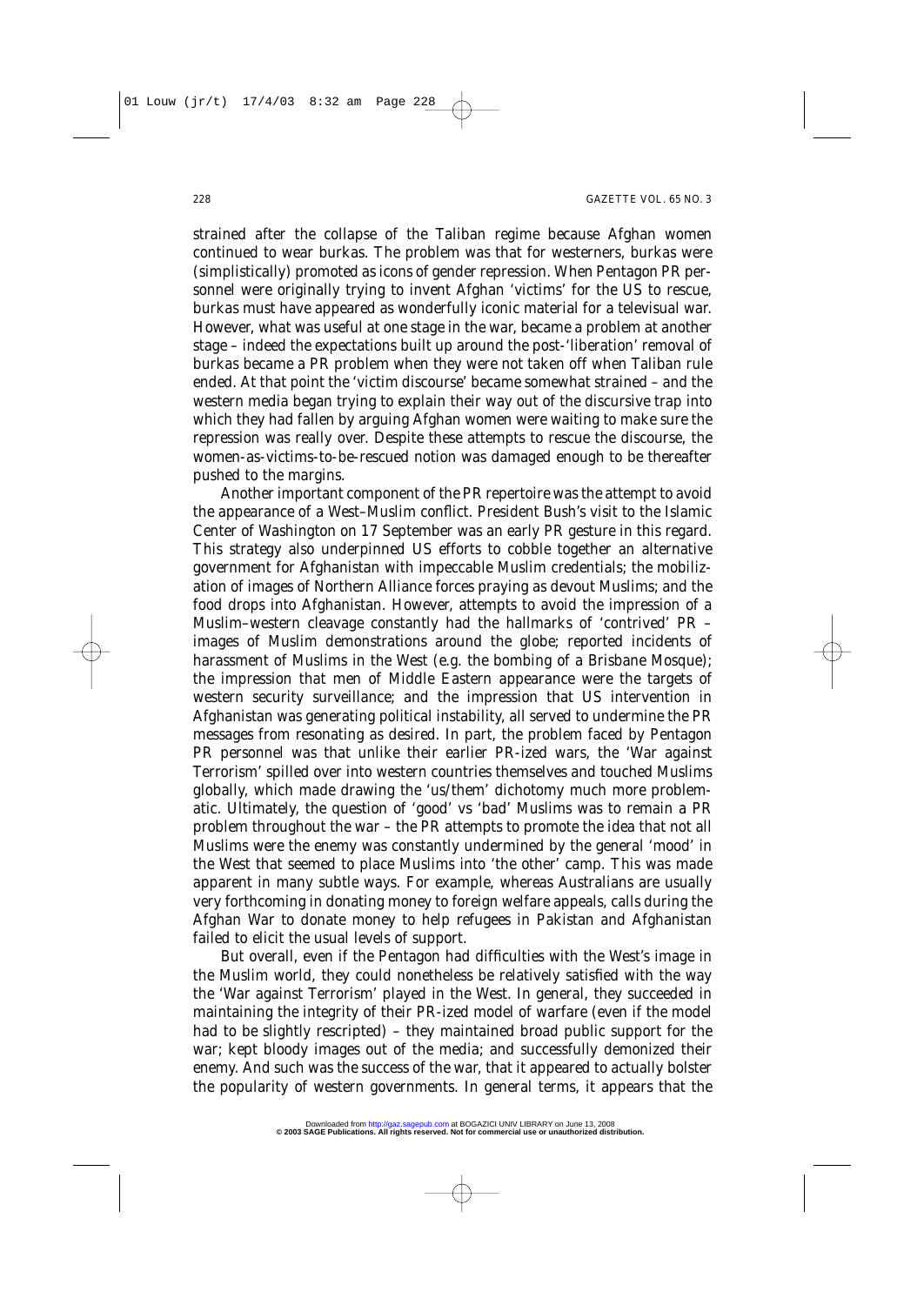Pentagon had built up considerable expertise in the techniques of running a media-ized war over the two decades prior to the 2001 Afghan War. This expertise was to pay handsome dividends, even when an unanticipated war was sprung at short notice. In the resultant 'War against Terrorism', the Pentagon demonstrated a tremendous capacity not only to project massive levels of coercive power to even the remotest parts of the globe, but simultaneously demonstrated it has at its disposal highly attuned (PR) media-scripting expertise which can ensure that televisually Pentagon-run wars are portrayed in ways that keep western publics on-side.

# **References**

- Bassiouni, M.C. (1979) 'Prolegomenon to Terror Violence', *Creighton Law Review* 12(3): 752.
- Brivio, E. (1999) 'Soundbites and Irony: NATO Information is Made in London', pp. 515–22 in P. Goff and B. Trionfi (eds) *The Kosovo News and Propaganda War.* Vienna: International Press Institute.
- Crenshaw Hutchinson, M. (1978) *Revolutionary Terrorism: The FLN in Algeria, 1945–1962*. Stanford, CA: Hoover Institution.
- Crenshaw, M. (1981) 'The Causes of Terrorism', *Comparative Politics* July: 379–99.

Engelhardt, T. (1994) 'The Gulf War as Total Television', pp. 81–95 in S. Jeffords and L. Rabinovitz (eds) *Seeing Through the Media*. New Brunswick, NJ: Rutgers University Press.

- Fanon, F. (1965) *The Wretched of the Earth*. London: MacGibbon and Kee.
- Franklin, H.B. (1994) 'From Realism to Virtual Reality: Images of America's Wars', pp. 25–43 in S. Jeffords and L. Rabinovitz (eds) *Seeing Through the Media*. New Brunswick, NJ: Rutgers University Press.
- Hallin, D.C. (1986) *The Uncensored War: The Media and Vietnam*. Oxford: Oxford University Press.
- Ignatieff, M. (1998) *The Warrior's Honor: Ethnic War and the Modern Conscience*. New York: Henry Holt and Co.
- Jenkins, B.M. (1981) 'The Study of Terrorism: Definitional Problems', pp. 4–5 in Y. Alexander and J.M. Gleason (eds) *Behavioral and Quantitative Perspectives on Terrorism*. New York: Pergamon Press.
- Kelly, M.J. and T.H. Mitchell (1981) 'Transnational Terrorism and the Western Elite Press', *Political Communication and Persuasion* 1(3): 269–296.
- Laqueur, W. (1977) *Terrorism*. London: Weidenfeld and Nicolson.
- Louw, P.E. (2001) *The Media and Cultural Production*. London: Sage.
- MacArthur, J.R. (1992) *Second Front: Censorship and Propaganda in the Gulf War*. New York: Hill and Wang.
- Pinsdorf, M.K. (1994) 'Image Makers of Desert Storm: Bush, Powell and Schwarzkopf', pp. 37–52 in T.A. McCain and L. Shyles (eds) *The 1000 Hour War: Communication in the Gulf*. Westport, CT: Greenwood Press.

Sadkovich, J.J. (1998) *The U.S. Media and Yugoslavia, 1991–1995*. Westport, CT: Praeger Press.

Schmid, A.P. and J. de Graaf (1982) *Violence as Communication: Insurgent Terrorism and the Western News Media*. London: Sage.

Shari'ati, A. (1980) *Marxism and other Western Fallacies: An Islamic Critique*. Berkeley, CA: Mizan Press.

Shaw, M. (1996) *Civil Society and Media in Global Crisis: Representing Distant Violence*. London: Pinter.

- Taylor, P.M. (1992) *War and the Media: Propaganda and Persuasion in the Gulf War*. Manchester: Manchester University Press.
- Thornton, T.P. (1964) 'Terror as a Weapon of Political Agitation', pp. 71–99 in H. Eckstein (ed.) *Internal War: Problems and Approaches*. New York: The Free Press.
- Westmoreland, W.C. (1980) *A Soldier Reports*. New York: Dell Books.

Young, P. and P. Jesser (1997) *The Media and the Military*. Melbourne: Macmillan.